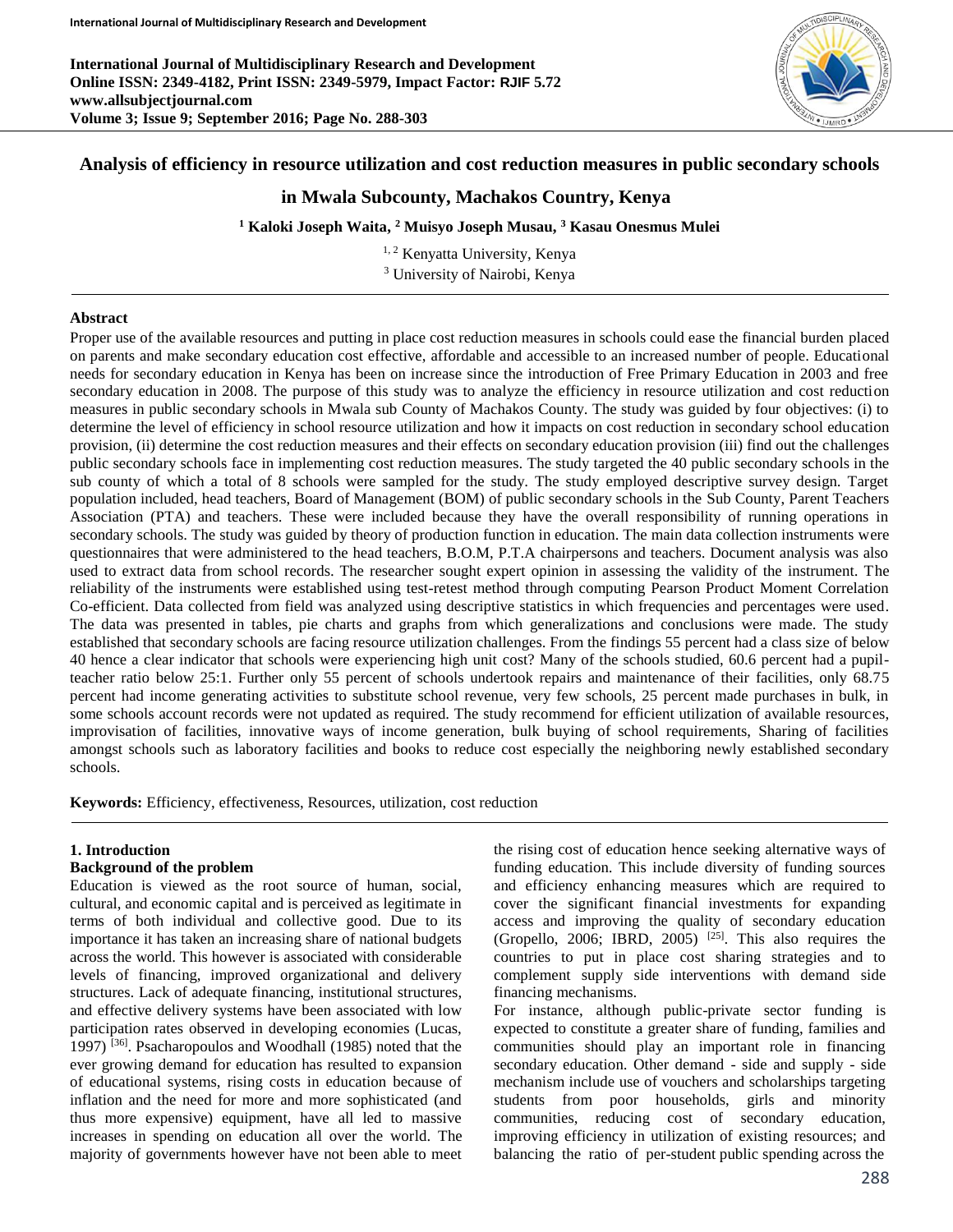three levels of education (Gropello, 2006; IBRD, 2005)<sup>[25]</sup>. In Kenya, the adoption of cost sharing policy in education meant sharing the cost of education between the government and the service recipients. For schools, the government was left with the responsibility of providing teachers while the other costs in schools including provision of physical facilities, buying books and other stationery were to be met by parents and the community at large. This was meant to be the main aim of the cost- sharing policy and it was also to reduce the cost burden on the government while ensuring the effectiveness in the utilization of educational facilities, materials and personnel, with a clear distinction between the government financing responsibilities and those expected of its partners. In addition to cost sharing in the public system, partners (especially NGO's), communities and the private sector are expected to continue providing education and training at all levels including pre-primary education, technical education, informal education and tertiary education (Gropello, 2006) [25]. On average, the household funding of secondary education contributes 60% which government financing contributes 40% of the aggregate secondary financing. To a large extent, implementation of the cost sharing policy at secondary school level gave leeway for schools to charge high fees compared to the fees guideline provided by the Ministry of Education thus, secondary education has continued to burden households despite the already high levels of their contributions (Gay, 1992). Faced with competing social needs, a household has to make a choice at various levels of consumption. First in most poor families, education comes a distance fourth after basic needs such as food, shelter and clothing. Second in Sub-Saharan Africa, large family size are common. The total fertility rate in Kenya is estimated at 4.9 (CBS, 2005). Households are therefore faced with a choice between paying school fees for younger children or older children and a choice between education for boys and girls. Third, households have to choose between different levels of education. While primary education appears to be a preferred choice due to its low cost and heavy public subsidy, access to post primary education for low income families is limited by their meager disposable income, provision of bursaries, family support and expected returns of such kind of education is low to the immediate family.

Inflation has contributed to the high cost of education, physical, human and financial resources in schools could be efficiently utilized to reduce unit costs hence make education affordable. This includes proper use of available school space, equipment, teaching and non-teaching staff and finance (Ngware, Onsumu and Muthaka, 2007).

An observation made by the World Bank (1980) regarding reducing unit costs by improving the efficiency of the education system shows that, the need to improve efficiency is particularly important at the middle and tertiary levels where rapidly increasing enrollments are accompanied by high unit costs. Possible approaches for increasing efficiency as pointed by World Bank are improvements in the use of staff by increasing the teaching load and the ratio of students to staff and by eliminating unnecessary diversity or duplication of courses using school space more efficiently; introducing accelerated courses of study; year round programs and shorter intensive training periods,; reducing non-teaching costs of boarding and improving the student selection procedures and student aid policies; lowering costs of boarding and improving management through effective program budgeting, cost analysis and procurement practices. Other views on efficiency include that of Njoka (1995) the then Director of Education in Kenya who called for proper management of school funds to ease the financial burden placed on parents. He decried unnecessary expenditure like the purchase of luxury school buses saying such expensive undertakings did not contribute to a school academic performance. Abagi and Odipo (1997) further pointed out that the slow rate of economic growth that Kenya had experienced was likely to limit resources available for education. Therefore, in order to develop education and training, the government and its partners have to ensure that the education system is efficiently managed at both national and school levels.

The Ministry of Education (MOE) gives guidelines on management of secondary schools including utilization of resources. As regards school fees, Ministry of Education (MOE) provides standardized school fees structure for public secondary schools at the end of every year, in an effort to control the cost of secondary education so as to make it more affordable to the majority of parents. In relation to this, schools are required to adhere to MOE's guidelines on the vote heads. Further guidelines on financial management, physical and human resources are provided. These guidelines are intended to enhance efficiency in the management of schools (Republic of Kenya, 1988). Prohibitive fees and other levies charged by educational institutions have had a negative impact on access resulting to lowered enrollment rates and high drop-out rates as pointed out by the Koech Report (Republic of Kenya, 1999). Parents have questioned and complained about high fee charges, which they find exorbitant. For instance as reported by Kagwa (1999), parents questioned the high fees structure at Lenana school. In another case according to Ndanyi (1995), parents accused head teachers of mismanaging school finances entrusted to them. This raises the question whether funds and other resources (physical and human) are efficiently managed and utilized in schools as this would help make education affordable and accessible to an increased number of people.

# **Statement of the problem**

In Kenya, education has continued to consume an increasing share of governments' budget and parents' money in form of school fees but the extent to which these resources are utilized remains unclear. Despite many public secondary schools having abundant resources there are increasing concerns regarding the extent to which resources are utilized to reduce cost of education. Whereas several educational researches have focused on ways of mobilizing additional resources of funding education, few have focused on proper use of these resources to cut on cost. As a result secondary education has become expensive with 70 percent of household income going to education. Against this background and considering the vitality of the problem, the unanswered question remains, are schools utilizing resources efficiently to reduce cost of operations and increase internal efficiency? This study therefore sought to analyze efficiency in resource utilization and cost reduction measures in public secondary schools.

# **Purpose of the study**

The purpose of the study was to analyze efficiency in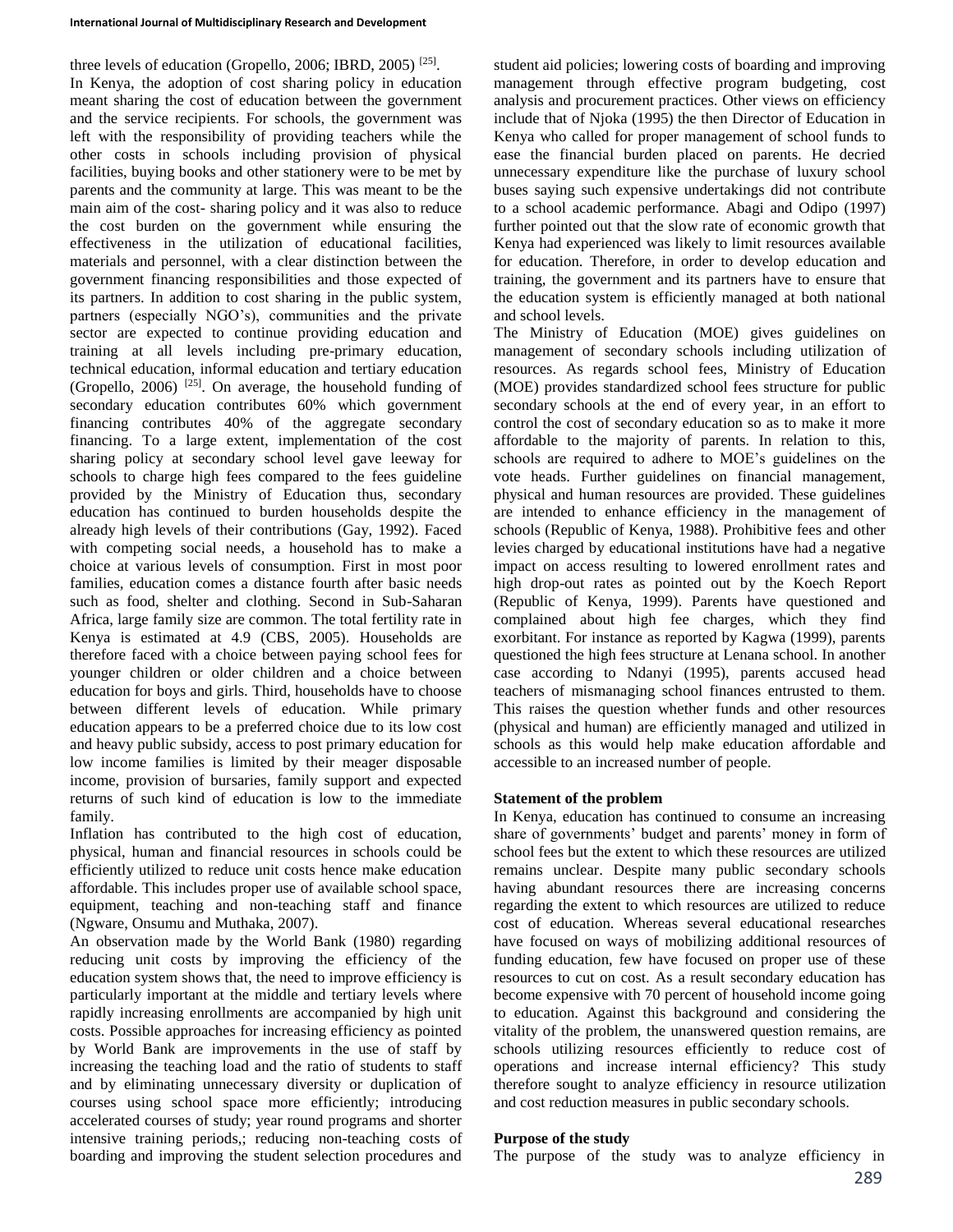utilization of school resources and cost reduction measures in public secondary schools in Mwala sub County of Machakos County.

# **2. Objectives of the study**

The specific objectives of the study were to;-

- i) Determine efficiency in utilization of school resources in public secondary schools in Mwala sub County of Machakos County.
- ii) Determine cost reduction measures and their effects on cost of secondary education in public secondary schools in Mwala sub County of Machakos County.
- iii) Find out the challenges public secondary schools in Mwala of sub county Machakos County face in utilization of resources and implementation of cost reduction measures

# **Theoretical framework**

This study was guided by the theory of production function in education. An education production function is an application of the economic concept of a production function to the field of education. It relates various inputs or resources affecting a student's learning. (Schools, families, neighborhoods', school resources etc) to measured outputs including subsequent labour market success, graduation rates. Schools can be cost effective by proper utilization of available resources to cut on cost and save instead of profit maximization. An education production is a relationship between school and student inputs and a measure of school output. It is used in human capital formation and in determining optimal resource allocation. Schooling has a unique effect on labour productivity, earnings and development of cognitive skills and attitudes. We may also be able to relate the development of productive skills and attitudes to school policies concerning allocation of scarce resources. A production function relating school inputs or resources to the development of productive capacity give us a better indication of why the more educated are better qualified for productive roles. In school policy and educational planning knowledge of educational production is essential to efficient resource allocation. The educational production function considers an educational institution as a firm transforming inputs into outputs. The inputs refer to teaching and learning environment while the outputs are defined in terms of test scores.

# **Conceptual Framework**

Measuring educational performance and understanding its determinants are important for designing policies with respect to such varying issues as educational resources, financial systems in schools, teacher accountability and school integration. The model in figure 1 shows that school resources including physical, human, financial and time, when utilized well could reduce unit costs and make education affordable and accessible to an increased number of people.



*Source***:** Researchers conceptualization

**Fig 1:** conceptual framework showing the relationship between the variables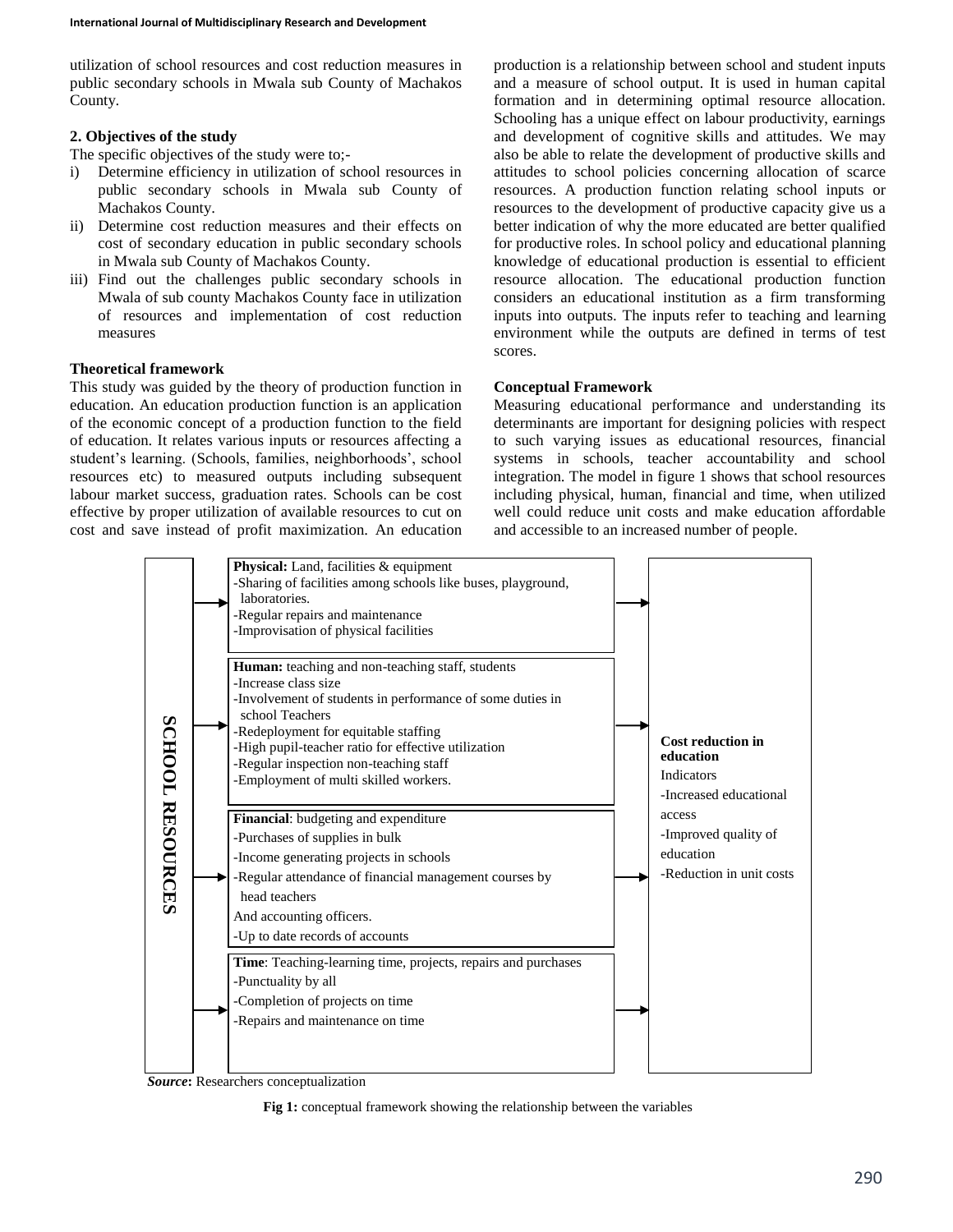Indicators of efficient utilization of resources include savings and low unit costs which lead to improved quality of education in schools. Savings made could be used to improve the quality of education by increasing/providing learning materials and other teacher support services such as laboratory, library and workshop assistants while some may be left for expansion. Physical resources like school halls, school buses could be used by community at a fee. Income generating activities like maize, vegetables and livestock production could also be used to cut on costs by increasing savings. This means in case of savings, priority should be given to learning resources and other teacher support services. On the other hand, inefficient utilization of school resources could result in high unit costs, making education unaffordable and inaccessible to a large number of people. Savings may not be made to help improve the quality of education and for expansion. Ultimately, inefficiency results to low quality education. Indicators of inefficiency include lack of savings, high unit cost and reduced accessibility to education. Physical resources include land, facilities like classrooms, laboratories and libraries, books and other learning materials and equipment. Human resources include teaching and nonteaching staff. The recommended class size of 40 students could ensure maximum use resources including physical and human resources like teachers. Financial resource is a core resource in the running of schools hence school finance should be well managed by ensuring proper budgeting and expenditure. Time is equally an important factor in cost saving. Efficient use of teaching-learning time could enhance good performance in national examinations while at the same time, help reduce wastage especially in repetition and related costs. Completion of school projects on time, are among ways through which extra expenses could be controlled.

## **3. Review of related literature**

# **Economic and Social Justification for Investment in secondary Education**

Education is related to improved macroeconomic performance in the form of higher levels growth rate through the associated levels of productivity and per capita income of the country level (UNESCO, 2005; Lewin and Caillods, 2001). However, bray (2002) notes that the levels of education financing, both by public and private sector (including households) indicate a defacto of priorities. To a large extent, such financing priorities are based on the political, social and economic factors. Arguments on possible impact of education investment on economic growth and development are mainly based on the social and economic returns on human capital development. It is argued that there may be a vicious cycle of greater investments in education leading to higher economic growth, which in turn provides financial support for even greater investments in education as it happened in East Asia. There may be also a vicious cycle in which inattention to education ensures that a country remains poor, like in Latin America (US Department of Labour, 2000).

Mingat and Tan (1996) estimated the full returns to education in various economies between 1960 and 1985. The study allowed for many externalities that normally accrue to the society, such as spillover effects of workers enhanced productivity and the general level of education of the workforce. It concluded that education of workforce expands productivity by facilitating the discovery, adoption and use of

more economically rewarding processes. The generalized recommendation from the two studies is that low- income countries tend to benefit more from primary education investment, while middle income countries, including those about to achieve universal primary education tend to gain highest social returns from expansion of secondary education. On the other hand, high income countries derive highest returns from tertiary education. These derive highest returns from tertiary education. This is however complicated by the weak labour structures in most low-income countries. Wei, Tsang and Chen (1999) established that rates of return to education vary across countries and tend to be high in developed economies where secondary education has higher returns compared to primary education. Bray (2002) advanced the argument that financing of education requires government spending on sectors of education that yield more returns. The total social benefits of educating children equal the sum of the benefits that accrue individually to the children and their families plus benefits to society that arise from interaction with educated individuals. The benefits to education have been shown as going directly to an individual and the society. This includes such benefits as increased adult wages and income, increased participation in the political process, greater charity donations, and reduced dependency on social support programmes, reduced criminal activity, increased savings, better health, lower mortality rates and increased life expectancy.

Lewin and Caillods (2001) underscore the importance of technical/vocational education at secondary school level, giving a strong justification that academic education does not provide sufficient base for labour market needs especially for learners leaving the system at secondary school level. Bennell and Segertrom (1998) feels that the reluctance of multinationals to fund vocational education and training in low income countries in the context of expanding education sector budget need to be reviewed, given the developmental stages of various countries and overarching problems in postprimary education. Bray (2002) also outlines other factors to be considered, including adopting sustainable cost-effective strategies that ensure strong linkage between formal education, their costs, labour market outcomes and international flexibility indeed, if secondary education is linked to labour market, then returns would be higher, hence justifying increased public financing of secondary education. In Kenya, private returns to education generally increase with the level of education as revealed by Manda, Mwabu and Kimenyi (2002). Human capital externality for male and female students has a positive impact on earnings for all workers. This analysis gives strong justification for design of sustainable financing mechanism for post-primary education, particularly secondary education, which is a transitional level to tertiary and university education.

# **Secondary education financing policy and cost of education**

Investment in education has been taking an increasing share of national budget of many developing countries. This is due to the fact that education is a major agent for economic, political and social development. Over the years, countries all over the world have continued to experience rising cost of education. Ayot and Briggs (1992), points out that the ever rising demand for education, the resultant expansion of educational systems,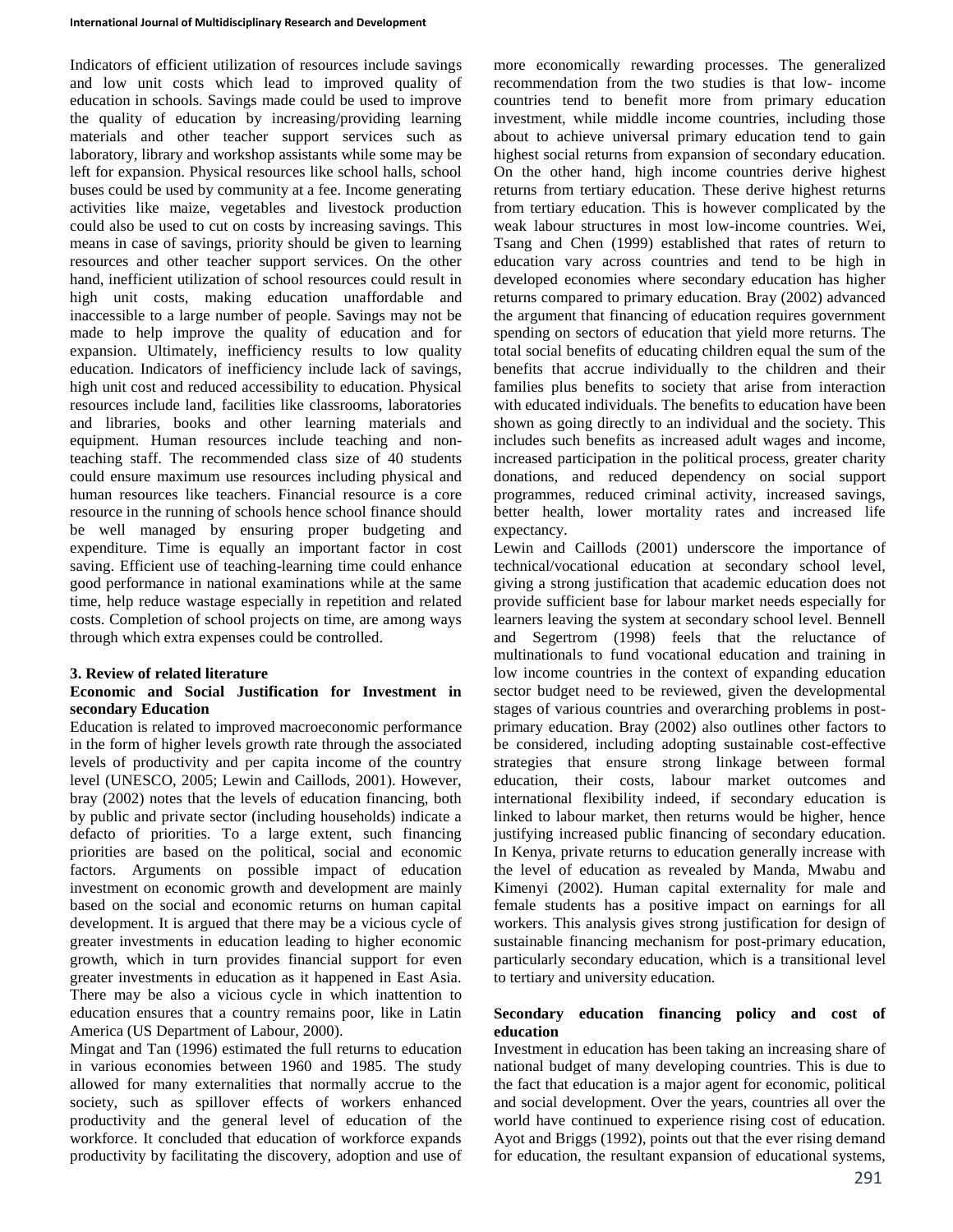rising costs in education because of inflation and the need for more and more sophisticated equipment have all led to massive increases in spending on education all over the world. Aoki (etal) 2002, further reveal that public education typically absorbs 2 to 5 percent of the Gross Domestic Product (GDP) and is often the largest sector in the overall government budget. The rising cost is however more of a burden to developing nations with a relatively high GNP. In relation to this Momanyi (1998) points out that, America, Cuba and Germany's public expenditure on education as a percentage of the GNP was more than 9 percent while Kenya's was 4 percent however, represented about 35 percent of the government recurrent budget which is relatively a very high proportion.

Following Kenya's Africanization policy in the 1960's and 1970's and the growing philosophy of basic education, the government heavily subsidized education at all levels. The increasing high expenditure on education became a burden to the country and later in 1980's cost sharing policy was introduced. In line with this, the government of Kenya (1988) recommended increased cost sharing between the government, parents and communities in the provision of educational services. The rising cost of education and training thus increasingly constrained the government's ability to provide adequate financing to other sectors of the economy hence necessitated the need to share the burden of the cost of education with the recipients. The current government policy on financing of secondary education follows the cost- sharing principle. The cost-sharing policy requires that parents and communities meet the costs of key non-salary inputs like tuition, textbooks and uniforms. The main aim of cost- sharing policy was to reduce education cost burden on the government while ensuring cost effectiveness in the utilization of educational facilities, equipment, materials and personnel, with a view to maintaining the growth, quality and relevance of education and training. Thus, the government and other stakeholders have been having specific financing responsibilities as dictated by the cost sharing policy (KIPPRA, 2006). Bursaries provision was introduced in 1993 as a way of supporting poor but bright students' access secondary school education. Until 2003, the Ministry of Education centrally administered the funds. The fund was decentralized to constituency level in 2013 under the management of Constituency Bursary Management Committees. In 2014/15 financial year, Kshs. 770 million was allocated for bursaries. Given that the population of orphaned children enrolled in secondary schools is about 13 percent (KIPPRA, 2006) of secondary schools enrollment, the fund is inadequate compared to demand and targets students already enrolled in school. Other public organizations such as the Jomo Kenyatta Foundation provide funds for needy students, but such funds are managed independently by the respective organization. The cost of education has however continued to rise despite cost-sharing and other sources of financing education like donors.

## **Government expenditure on secondary education in Kenya**

The government provides funds for secondary education through the national budget. Table 3 and 4 shows trends on the level of public expenditure on secondary education as a percentage of total public education expenditures among other sub-sectors. For instance, education received 7.4 percent of GDP and 34.6 percent of total public in 2014/15 fiscal year with secondary education receiving 21.4 percent (1.6% GDP) of which 93.5 percent went to teachers' salaries and 6.5 percent to non-salary expenditures. The relatively high subsector expenditures on personnel emoluments indicate that minimal public resources are available for other important educational inputs such as learning materials, textbooks, and physical infrastructure, among others. Consequently, the burden is either shifted to households or where not covered, quality of education provided is bound to suffer. The most affected thought is provision of physical infrastructure, which takes about 1 percent of public secondary education budget. Further, data in Table 5 show that over the reviewed period, public education financing has been dominated by primary school education expenditure. For instance, in 2014/15 fiscal year, primary education expenditures constituted 55.5 percent, the largest share of aggregate education budget followed by secondary (21.4%). University education (12.3%), general administration (8%) technical education (1.8%), and 0.94 percent for other sectors The ever increasing high expenditure on education is a burden to the government considering that other sectors are competing for the same public funds. There is therefore the need to help minimize the increasing expenditure on education. This will be realized by efficiently utilizing the available resources in schools hence make education affordable and accessible to an increased number of people (KIPPRA, 2016).

# **Utilization of resources**

Despite resources for education being scarce at national level, policy makers have options that could address the issue of financing secondary education. To alleviate the challenges associated with resource constrains and increasing cost of education, there is need for efficiency in the utilization of the available resources. Inefficiency however seems to be a major problem especially in the developing countries. It is pointed by World Bank (1974) that education systems in most developing countries do not achieve their quantitative and qualitative objectives. Hartley (1968) on the other hand states that schools had suffered because of problems in designing their programme, assessing their performance and developing suitable allocation strategies or means to determine how best to utilize limited human and non-human resources in the process of learning. Most developing countries today still experience education inefficiencies pointed out by Hartley (1968) and World Bank (1974) hence high education cost yet in many cases, low academic achievement.

Ayot and Briggs (1992) point out that concern over the increasing costs of education has also led to attempts to make education more efficient. Research has been undertaken to find out if better results could be obtained for the money spent, or at least the same results produced at less cost. Reduction of the recurrent costs of education requires efficiency in management. Any given set of input once chosen should be combined in such a way as to produce the largest attainable output.

The country can thus maintain the present levels of resources, but maximize their use. It is further pointed out by World Bank (1980), that possible courses of action on the increasing demand for education on public finance includes finding additional sources of financing and reducing unit costs by improving the efficiency of the education system. In Kenya,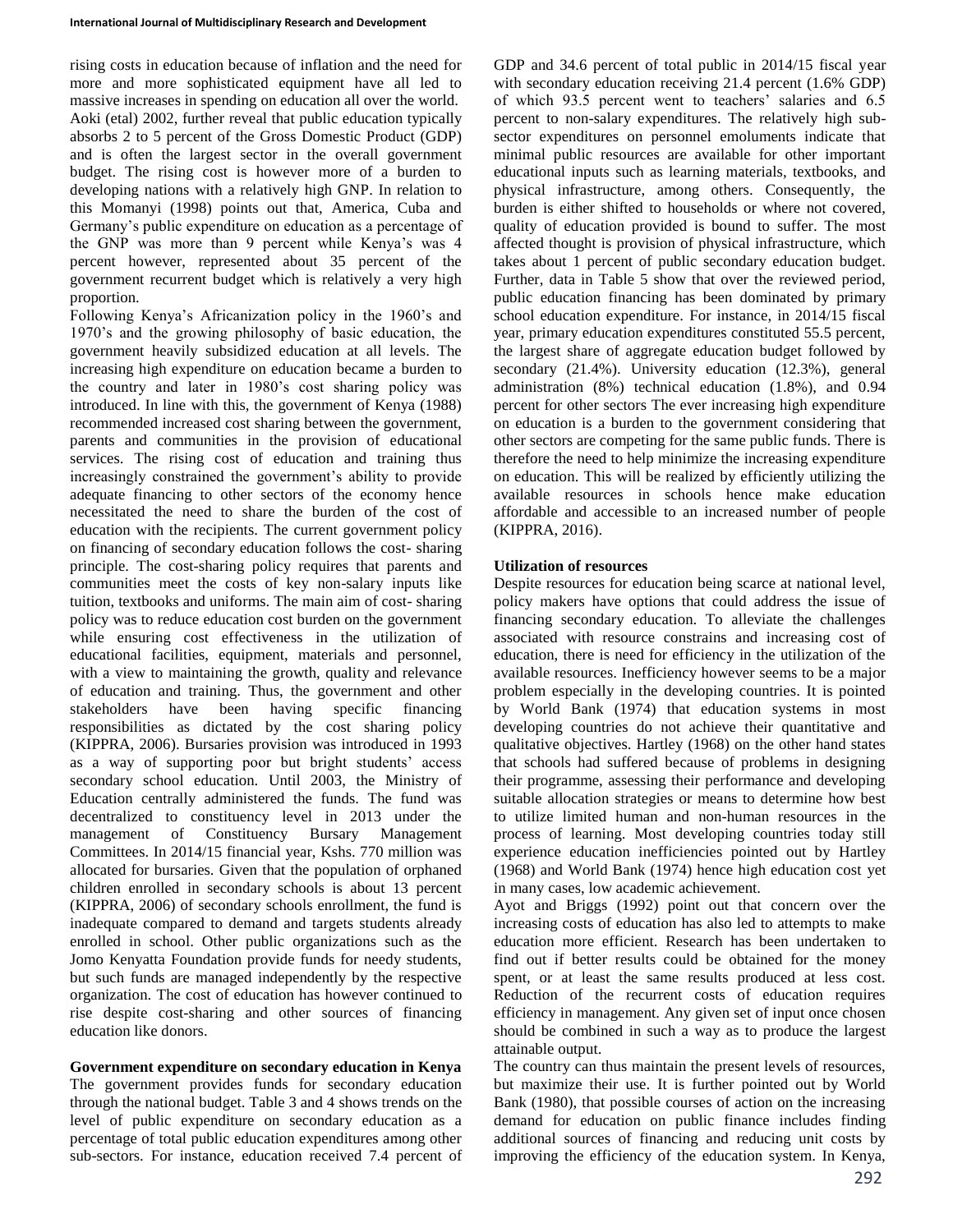more focus has been on finding additional sources of financing education than on how efficiently the resources are utilized; parents meet most of the secondary education costs. Other sources of funds including grants, fund raising and income generating activities in schools are sought, but how these resources are used is not clear.

Muya (1990) argues that apart from cost sharing being used as an alternative source of funds for Kenyan secondary schools there is need for efficient use of educational resources. In sessional paper No. 6 of 1988, the need to cost effectively use resources at the disposal of schools including land, finances, teachers, time, facilities and equipment to bring about efficient provision of quality and relevance in education is outlined. The need for efficiency is also pointed out by Republic of Kenya (1993) <sup>[48]</sup>, whereby at Kenya Education Staff Institute (KESI) workshop it was repealed that, studies carried out by UNICEF in seven districts suggests that the worsening economic situation requires better management of schools and efficient use of available school resources.

Another observation by Lucas  $(1997)$  <sup>[36]</sup>, shows that the cost of primary school education can simply be reduced by increasing the efficiency of school management and eliminating corruption by reducing the amount of resources being wasted through mismanagement in schools and using the resources saved to carry the activities of the school further. This is applicable at secondary school situation. As pointed out in Koech Report (Republic of Kenya 1999), Kenya compared with other countries in the region spends considerable more on education in relation to total government spending. In addition, the proportion of GDP spent on education is much higher for a country at her level of per capita income. It is revealed in the report that, it is possible to improve outcomes in the education sector without increasing the share of government expenditure on education, by improving efficiency in the use of resources. It was therefore recommended that the budget of the ministry be properly rationalized to ensure that the vast amount or resources allocated to the education sector is much more efficiently and effectively utilized.

## **Cost saving measures in secondary schools in Kenya Improving resource utilization**

The overall pupil- teacher ratio at all levels of education is one of the major determinants of recurrent costs, partly due to the associated teacher wage bill. The pupil-teacher ratio depends on the distribution, curriculum and staffing norms of teachers, the number of students, and the number of schools. In 2003, the pupil-teacher ratio was 1:17 at the national level with the lowest ration of 1:15 recorded in North Eastern province and a high of 1:23 recorded in Western province. However, unlike primary education where teacher establishment is based on enrollment is based on enrollment and number of classes, secondary school staffing is based on curriculum establishments (or a regime based on teacher specialty), and most teachers specialize in at most two subjects (KIPPRA, 2006).

One available option to reduce the secondary education cost burden on government is thus to gradually increase the Average Teaching Load (ATL) from 18 hours per week to 20 hours, 23 hours, and 25 hours. Ideally, the secondary school teaching load should be more than 18 hours per week, with teachers having an option of teaching a cluster of schools to at least three streams or (tracks); retraining teachers to ensure that they are able to teach high demand subjects; and offering optional subjects in specific schools with provision for small classes being handled by part time teachers.

# **Expansion and construction of more day schools**

Comparing the proportion across school categories, teacher salaries comprise 66.0% of the day school expenditures and 37.3% in national schools, while school fees comprise 60.8% for national schools compared to 30.6% in day schools. In part, this distribution suggests that any cost effectiveness strategy in secondary education should be targeted at expanding day schools, which charge lower school fees and have lower unit costs on the part of households. The high teacher wage bill for day schools is due to the number of day schools (45.3%) compared to other categories. The boarding schools could however be justified in areas with sparse population distribution. Some boarding schools will have to be constructed in Arid and Semi-Arid lands (ASALS) and a larger proportion of employment could be encouraged by increasing the number of day students even in boarding schools, as is the case currently (KIPPRA, 2006).

## **Increasing class size**

In 2003 secondary school class size ranged between 20 and 25 students per class. Thus to reduce secondary unit costs by enhancing cost-effectiveness in education, education policy makers could target the upper limit of optimal class size, which ensures efficient use of human and capital resources.

## **Improving school management systems**

Although the Ministry of Education (MOE) has set clear fees guidelines, implementation and enforcement systems (including the procurement at the school level) need to be closely monitored. This step could address weaknesses in management, which lead to schools charging higher levies than official levels. The Ministry of Education could also implement mechanisms for ensuring any school revenues are efficiently utilized to ensure quality education provision. Procuring school supplies at competitive prices can greatly reduce operational costs at school level (Ngware, Onsumu and Muthaka, 2006).

## **Financing options**

# **Increase overall allocations to secondary education subsector**

Like many African countries with low secondary schools gross enrollment ratios (GER), Kenya has experienced low and /or negative growth rates over the last two decades, with the lowest GDP growth rate of -0.3 recorded in the year 2000. In 2004, the GDP growth rate was estimated at 5.8%. Although the proportion of public budget to all sectors (including education) increased over the same period, the real value may have declined or remained the same period, the real value may have declined or remained the same. Worth noting is the fact that the budgetary allocation to education has remained high over the years, estimated at about 7.2% of GDP and 27.0% of aggregate pubic budget in 2004-05. The question then remains; how appropriate, efficient and effective are the resources utilized? (Ngware, Onsumu and Muthaka, 2006).

The analysis of secondary school education by economic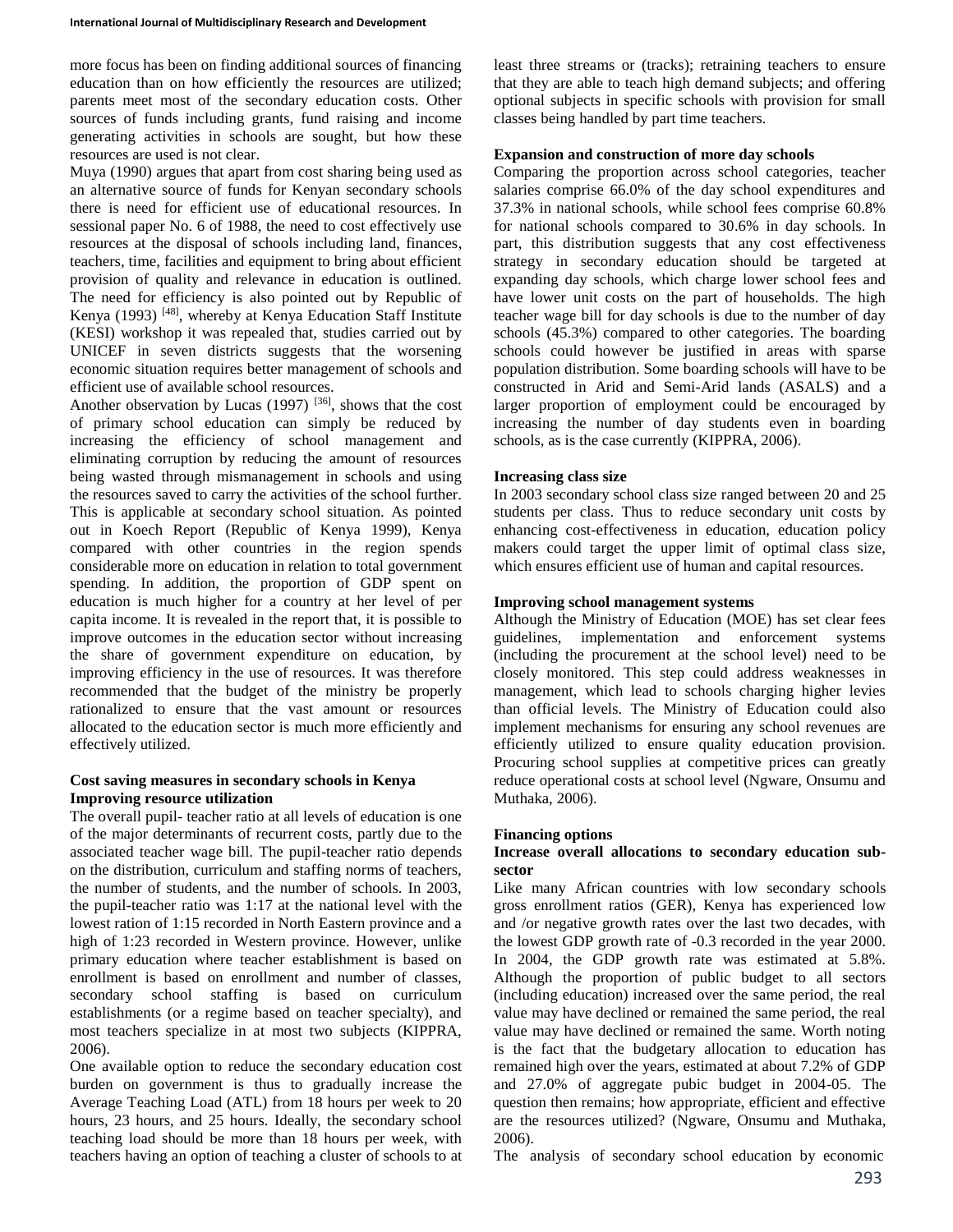activities indicates that 93.5% of secondary public financing go to personnel costs, leaving about 6.5% for development projects, operations and maintenance. Even though overall allocation to education has increased in the recent past, the resources go disproportionately to achieving universal primary education and teacher personnel costs, compared to other sectors. Expanding secondary enrolment would require clearly defined government expenditure policies and budget priorities that encourage direct expenditure to expanding secondary education non- salary expenditure such as physical infrastructure, business and targeted grants for low cost boarding schools (Ngware, Onsumu and Muthaka, 2006).

The data on secondary education projections show that to achieve a 6% annual increase in primary to secondary transition rates (70 by 2011) secondary school financing strategies should target those completing primary education and not only those who have been able to register in secondary education. This calls for an increase in bursary allocation from the current levels. The physical infrastructure will also have to be expanded. (Ngware, Onsumu and Muthaka, 2006).

# **Rationalize resources from other expenditure items within the sector**

At national level, secondary school unit expenditures by the government averaged 4.6times those of primary school while university education unit expenditure is five times that of secondary and 20 times that of primary. Another option is that additional resources from secondary schooling can be mobilized by shifting allocation between levels. Mechanisms could put in place for redistributing expenditure from university education in favour of secondary education, particularly after 2011 when the primary school enrollments are projected to stabilize (Ngware, Onsumu and Muthaka, 2006).

# **Enhance bursaries and targeted funds transfers**

In addition to decentralization of secondary education bursary fund to the constituency level, and gradual increase in allocation and setting of higher minimum allocation per beneficiary, it is apparent that the current bursary provisions and cash transfers should be enhanced to sustain deserving students within the system. According to the Welfare Monitoring Survey (WMS) III of 1997, 30% of the population lived under the core poverty line while 56% of the population lived below the absolute poverty level. In 2005, about 46% of the population lived below the poverty line. The bursary allocation should be improved to target deserving students leaving standard 8 (or eighth grade). Under the current system, identification of deserving cases covers only those students already admitted within the secondary education level (Ngware, Onsumu and Muthaka, 2006).

Perhaps, for sustainability purposes with both external stakeholders and communities, the government could institutionalize the secondary education fund with initial funding of bursary allocation and encourage contributions from both NGO's and development partners towards the same. This mode of allocation is more appropriate for secondary education that education loans that are more appropriate at tertiary level. Targeting mechanisms will also need to be enhanced to ensure deserving and vulnerable groups benefit (Ngware, Onsumu and Muthaka, 2006).

The government has also instituted decentralized systems

aimed at channeling resources to local levels for poverty reduction and regional development. Some of the relevant programs include the Constituency Development Fund, the Poverty Eradication Fund, and Arid and Semi-Arid Lands (ASALS). Some of these programs provide funding to various community based projects, including school construction, while the bursary funds aims at increasing access to secondary education (Ngware, Onsumu and Muthaka, 2006).

# **Strengthen Public – Private sector partnership**

Increasing public financing alone is not adequate given the envisaged expansion of secondary education both in the medium and long term. Other factors being constant funding of secondary schools should expand by 115% by 2011 and by 152% by 2012 to meet the 70% transition target by 2011 and the EFA gross enrollment ration target of 60% by 2011. In 2004, enrollment in private schools constituted 8% of the total secondary education enrolment. Thus the private sector as well will be expected to expand the provision of education at this level. The feasible financing options could include expansion of physical infrastructure and contributions towards the proposed secondary education scholarship fund at district level, targeting the poor and vulnerable groups. In the same vein, the notion of community school trust funds should be explored. This involves establishing a fund sources from all stakeholders in which prospective secondary education investors either communities and or individuals can access credit to establish not for profit secondary schools that were constructed through voluntary contributions from individuals and private sector, or Harambee spirit. This could be replicated to address the current problem.

# **Resource utilization and cost saving measures**

Based on country level data in 1997 and 1999 on resource utilization and disparities in compulsory education in China, it was found out that while pattern of resource utilization was similar across different areas in the country, there were substantial disparities in the level of per-student spending across these areas; and between coastal regions and other regions. Although non-minority areas spend more than minority areas, the gap was relatively modest. Five measures of inequality were demonstrated and they showed a remarkable consistency in demonstrating a large degree of inequality in school spending at both primary and lower secondary levels nationwide in 1999 (KIPPRA, 2006).

Decomposition of the Theil Indexes indicated that between two thirds and three quarters of financial inequality resided in provinces and between one quarter to one third of the financial inequality existed between provinces. Comparison of 1997 and 1999 results shows that there was no significant change in the overall level of inequality in per-student total spending for the country as a whole. However in the same period, the spending gap between countries at the top-end and bottom end of the spending distribution increased. In United States, current efforts to understand more about productivity and the use of educational resources are demonstrating the importance of using refined measures of how resources flow within schools and classrooms. For example, there is growing awareness of the importance of resources flowing from either parents or peers. Some studies have focused on the direct effects of resources supplied in the home or by peers on pupil performance. Resource flows at micro-levels can be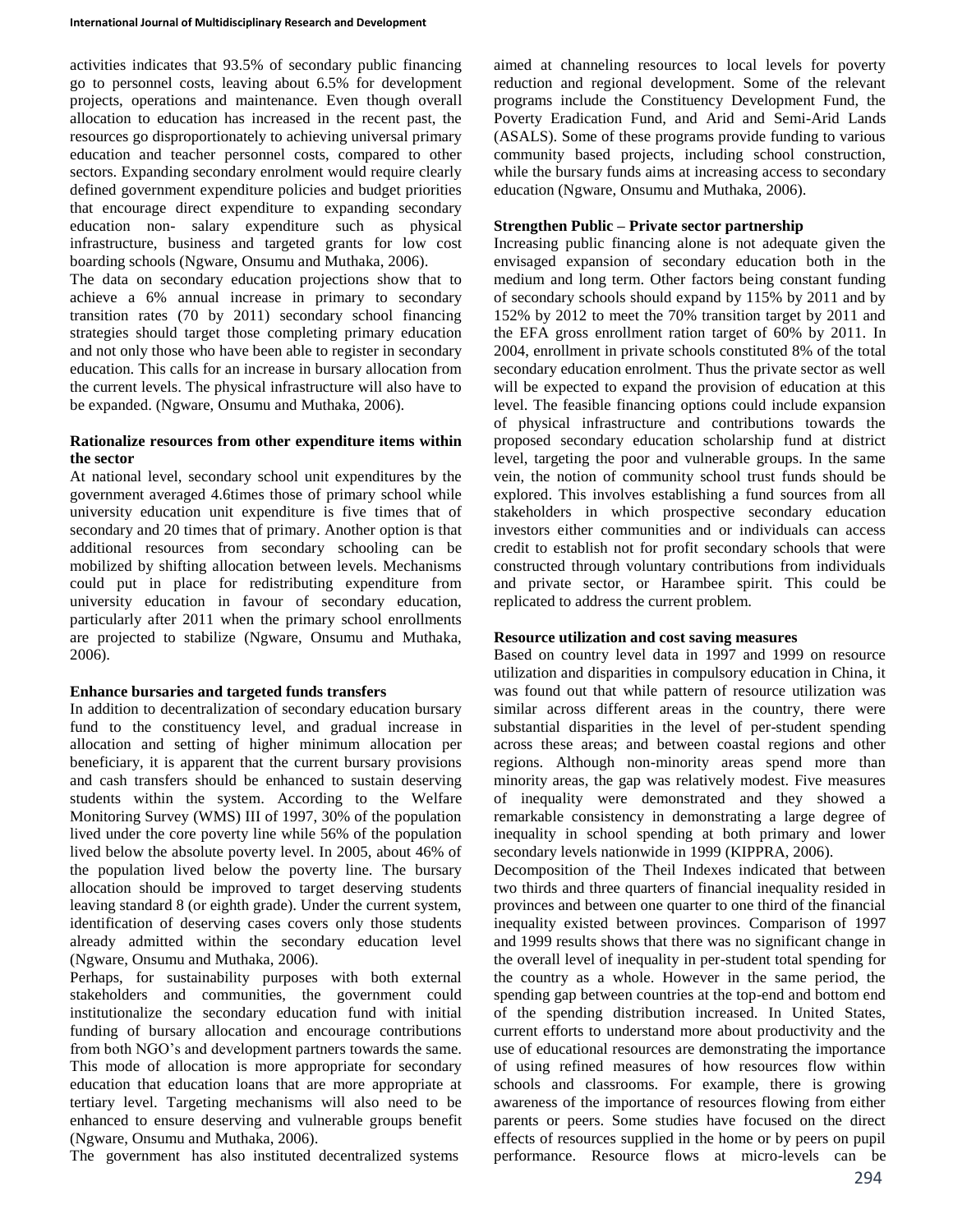disintegrated so that flows to classrooms and instruction can be isolated from flows to more conceptualized administrative services (KIPPRA, 2006).

In Malawi where resources are scarce, it is a priority to ensure that available resources are used optimally if the desired objectives are to be achieved. The sudden expansion in the system in 1994 allowed most children to gain access to education. This expansion however was not matched with the additional trained teachers or the essential teaching an learning materials needed to assume quality. As a result, the lower standards are characterized by large class sizes taught by mostly untrained teachers teaching in bleak environment, often under a tree. This has contributed to high repetition and dropout rates and has resulted in the wastage of a significant share of the resources allocated to the education sector. At secondary level, a little less than one quarter of public resources are wasted due to repetition and drop out (KIPPRA, 2006). World Bank (1998) pointed out that there is substantial potential in most countries for reducing unit costs at the secondary level by improving efficiency within the existing system. The World Bank further observes that given tight limits on public resources in Africa and competing claims of these resources by other parts of the education system, the key to satisfying the high demand for secondary education in Africa lies in greater cost sharing at this level combined with substantial reduction in unit costs.

Human Development Report by United Nations Development Programme (UNDP, 1991) reveals that the opportunities for cost savings are considerable in education. According to the report, a study for the World conference on "Education for All" conducted that a feasible package of reforms could reduce the recurrent costs of educational systems by 25 per cent. The package consists among other things measures to reduce repetition, more efficient use of community resources, multiple shifts, selective increases in class size and some introduction of cost recovery at the tertiary level. The quality of education should however not be sacrificed. Wolf (1984) points that, the main elements affecting unit costs are teacher salaries, student-teacher ratios and non-teacher salary cost. (Especially boarding costs). The introduction of distance education programmes and transition from boarding schools to day schools according to World Bank are important in the move to reduce unit costs in secondary education. It is further pointed out that there is usually much greater scope of unit cost reduction at the secondary level than primary.

Schools can also increase the number of pupils per teacher by operating double shifts in the same classrooms for instance one group of pupils schooling in the morning and another group in the afternoon. Double shifts will also double the teaching load for teachers if they take both shifts. According to UNDP (1991), double shifts save on teachers (if they take both shifts) and on the capital costs of building, equipment, libraries and laboratories. Within this system, Senegal has cut costs considerably and increased access to education. Multigrade schooling is also another method of cutting the costs of education. Multi-grade teaching involves reaching children in the remote villages or regions which are difficult to access where population density is low and costs are corresponding high. Colombia, Guetmala, Burkina Faso, Zambia, the Philippines and other countries have found multi-grade schooling (one teacher several different grades in single classroom) to be most effective way of making optimal use of classroom facilities and if providing complete primary schooling in sparsely populated areas.

As revealed by Republic of Kenya (1993)<sup>[48]</sup>, it was pointed out at KESI workshop that, cost effectiveness and cost reduction is realized through ensuring that quality goods and ordered and received from the cheapest suppliers, acquiring when is season and storing safely for use, stores accountability and thrift/careful use for purposes for which items are ordered and effective procedures for issue, repair and replacing appropriately. Further as regards maintaining education cost in schools, the workshops recommended that pupils should be counseled to appreciate the financial implications of careless use, damage and wastage arising out of their activities and behaviour.

According to the workshop, students should maintain the school grounds and cleanliness. Schools should purchase their supplies in bulk from the least expensive sources as a measure towards cost saving. Tendering procedures should be flexible to facilitate purchase form less expensive sources, particularly during harvesting time when foodstuffs are reasonable cheap. Schools are advised (to as far as possible) share facilities and equipment, compare budgets and votes, rate of use, sources of supplies/stores and menus, in order to minimize expenses.

The acquisition and maintenance of school vehicles are equally expensive and lead to fee increases. Where possible, schools should consider owning vehicles jointly. Raising of funds, putting it in fixed deposits and using interests realized for hiring transport when required should be considered especially by urban schools.

## **4. Materials and Methods Research Design**

The survey design was used in this study because the research was descriptive in nature. Orodho (2003) notes that the survey design involves collecting data in order to test hypothesis or answer questions concerning the current status of the subjects of the study. Descriptive methods was widely used to obtain data useful in evaluating present practices and providing a basis for decision making (Orodho 2003). Survey design was appropriate for this study because it enabled the researcher to collect information concerning the current situation in public secondary schools in Mwala subcounty in regard to resource utilization and cost reduction measures in public secondary schools and make conclusions from the findings of the study.

# **Sampling procedure and sample**

Slavin (1984), observed that due to limitation in time, funds and energy, a study can be carried out from a carefully selected sample to represent the entire population. Therefore, of the 40 public secondary schools in Mwala subcounty, 20 per cent was sampled for study using stratified sampling which gave a sample size of 8 schools. From each school, 11 respondents were picked for the study who included the head teacher, the B.O.M chairperson, The P.T.A chairperson and 8 teachers hence the sample of respondents was 88 Stratified sampling technique was chosen because it guarantees representation of relevant sub-groups thus increasing the efficiency of the population estimate unlike random sampling. Stratified sampling was thus to ensure fair representation of the study population in terms of type, which is girls, boys, mixed, boarding, boarding/day and day schools. Gay (1992)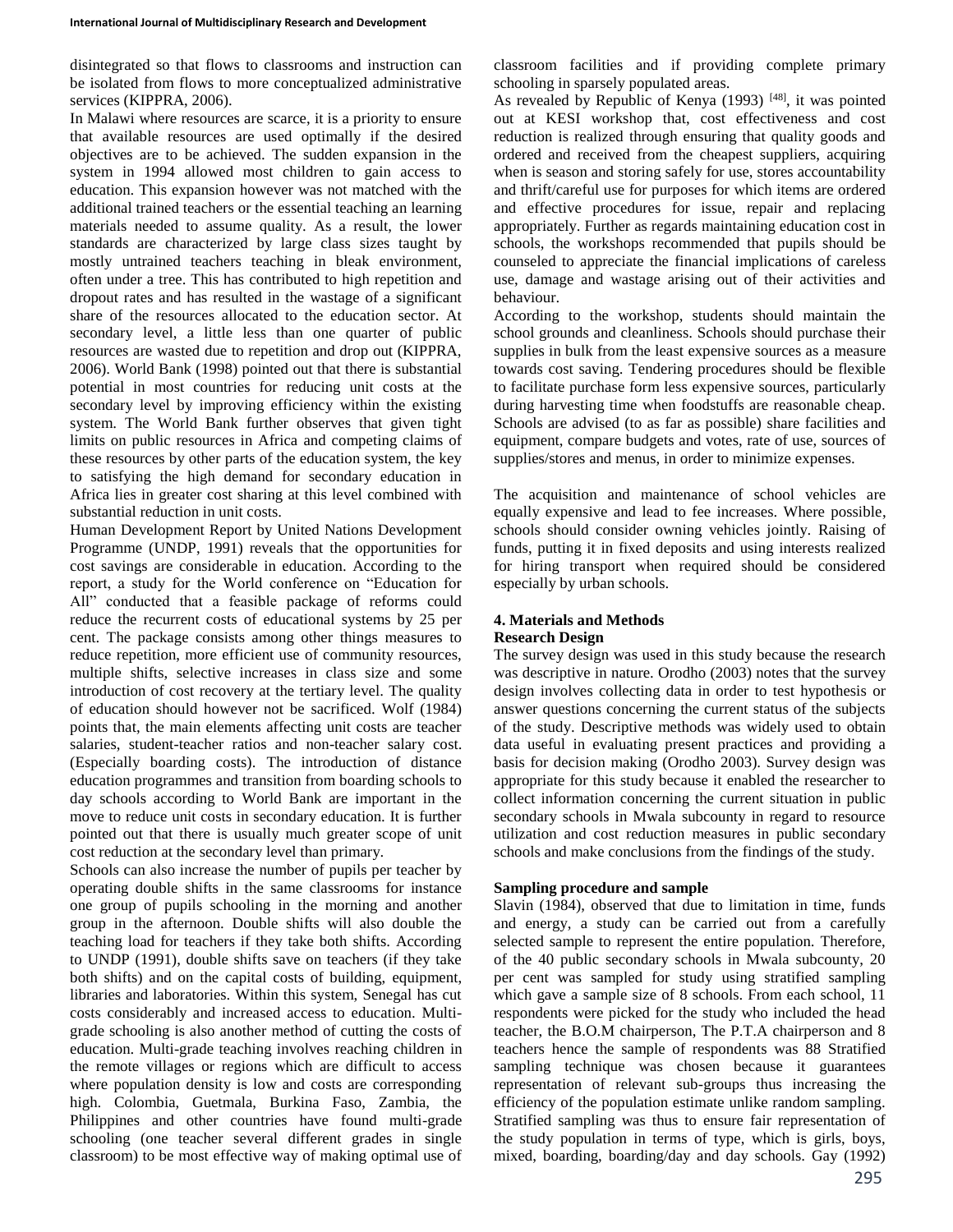postulates that for small populations a sample size of at least 20 per cent of the population is a good representation. Therefore, of the 40 public secondary schools in Mwala subcounty District, 20 percent was sampled for the study using stratified sampling which gave a sample size of 8 schools.8 head teachers, 8 B.O.M chairpersons, 8 P.T.A chairpersons and 64 teachers were the respondents.

#### **Research instruments**

The research instruments used were questionnaires for head teachers, B.O.M and P.T.A chairperson and teachers on utilization of resources. The instrument was designed to collect data on resource utilization and cost reduction measures in public secondary schools. Items in the questionnaire comprised of structured (closed-ended) questions, and unstructured (open-ended) questions which were to measure subjective responses, hence enhance formulation of useful recommendations to the study.

The researcher used document analysis to analyze the records from the schools of study. The information that was analyzed from school records included information on school expenditure in 2011, income generating activities, profit/loss made and Kenya Certificate of Secondary Education (K.C.S.E) performance in the years 2010 and 2011.

#### **Validity**

The researcher sought expert opinion in assessing the validity of the instruments. According to Wiersma (1985), validity is the extent to which instruments measure the characteristic or trait which it was designed to.

#### **Reliability**

According to Wiersma (1985), reliability is the consistency of the instrument in measuring whatever it measures. It is the degree to which an instrument will give similar results for the same individuals at different times. To attest reliability, testretest reliability was used. The researcher gave the two head teachers questionnaires then after two weeks, re-administered the same instrument after which the two scores were computed to establish Pearson Product Moment Correlation Co-efficient.

### **5. Data analysis and presentation**

The data collected was categorized into information that targeted the objectives of the study. In case of open-ended items in the questionnaire, the researcher categorized the responses given. Data was then coded, computer formatted and analysed using Statistical Package for Social Science (SPSS). Quantitative data was analyzed through descriptive statistics in which frequencies and percentages were used. The results were presented in tables, pie charts and graphs from which generalizations and conclusions were made depending on the responses.

## **Data analysis and discussion General Background**

Most of the study schools as reflected in figure 2 were established in the period 1961- 1980 (50 percent) and 1981- 2000 (25.0 percent). Between 2000 up to date 2012 (12.5 percent) and equally 1950 and before (12.5 percent)



**Fig 2:** Number and period of establishment of school

Of the 40 public schools in Mwala subcounty, 20% were sampled for the study which gave a sample size of 8 schools. On the type of schools, most (78.9 percent) of the schools were mixed, 15.8 percent were girls' and 5.3 percent were boys schools. The majority (45 percent) of schools were day, 30 percent were boarding and 25 percent were boarding/day schools. Day secondary schools are recommended in Kenya's education system because they are affordable.

## **Cost reduction measures put in place in the utilization of resources in Mwala Sub County**

The researcher sought to determine the cost reduction measures in place in the utilization of human, physical, financial and time resources in public secondary schools in Mwala Sub County. The findings in this section are presented under the sub headings class size, human, physical, financial and time resources.

### **Class Size**

Increasing class size in terms of number of pupils as one way of reducing unit costs is supported by various studies. Musoga (2002) in a study carried out in Kakamega County noted that when the schools in the district incur lower unit costs as a result of having sufficient enrollment (optimal size), this would partly lower the costs that parents have to incur towards their children's education. She further reveals that sufficient enrollment would also ensure that teachers are efficiently utilized. UNDP (1991) supports the idea of increasing class size and argues that achievement test show no significant difference between children in classes of 25 and those in classes of 40. The researcher therefore sought to find out the average class size for the study schools in relation to a class size of 40, at which unit costs could be lower. This is reflected in figure 3.



**Fig 3:** Percentage class size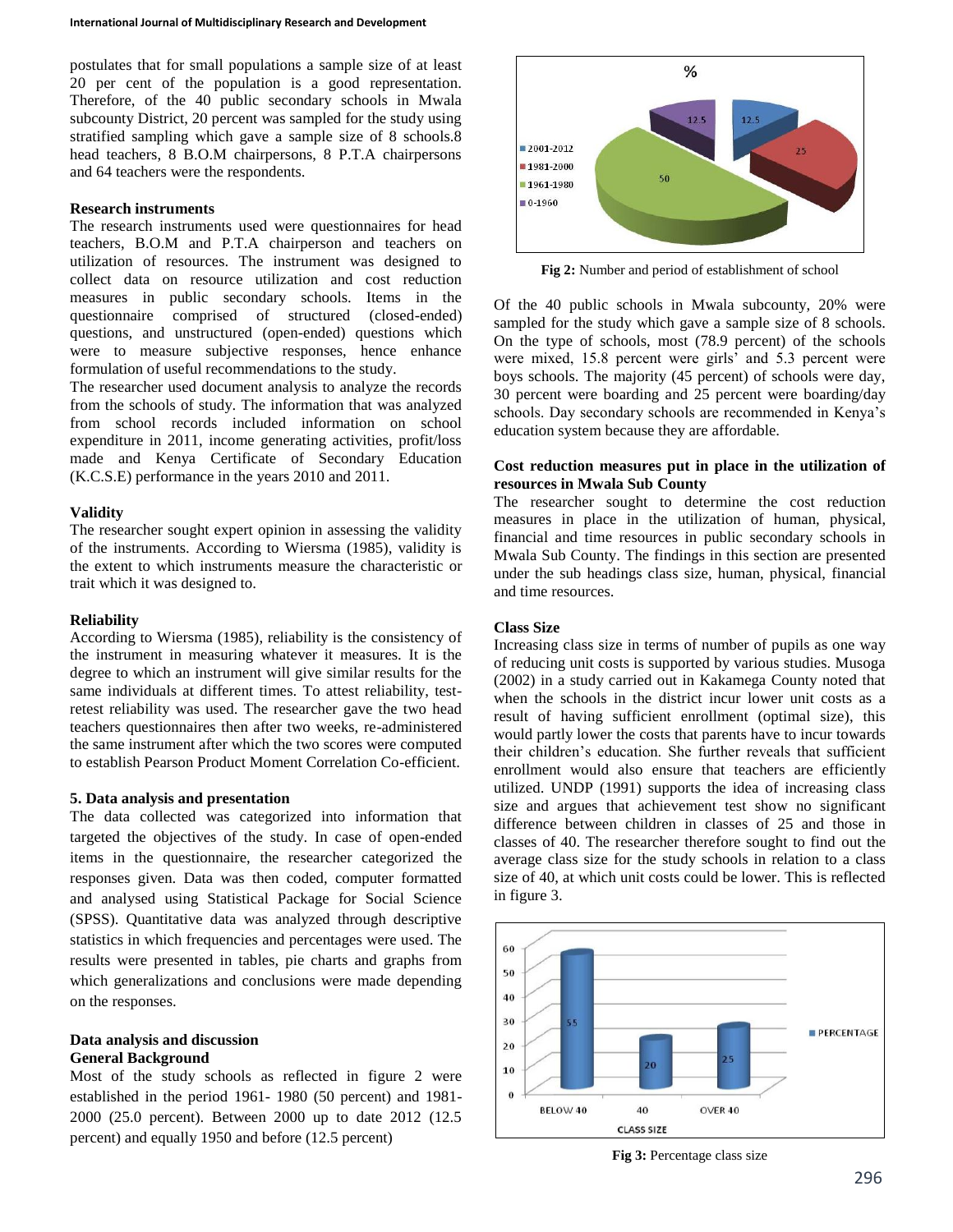As shown in the figure 2, 55 percent of the schools had an average class size of 40 students. Only 20 percent had an average class size of 40 and 25 percent had an average class size of over 40. It was also revealed through the response from the head teachers that some subjects that were considered expensive to offer especially technical subjects like Computer, Wood work and Home science and Physics had smaller classes. Most schools therefore must be experiencing high unit costs as a result of small classes. Musoga *et al.* (2002), view class size as an important factor in education efficiency. She reveals that the Republic of Korea and Singapore maintain an average class size of more than 40 in basic education and although this may seem high, it enables resources to be assigned to other inputs such as books, materials, and computers. They further point out that lowering class size below 40 should not be a priority use of resources in low income countries.

Although in 2004, secondary schools increased form one intake by 5 pupils from 40 to 45 in response to the growing demand due to introduction of free schooling by NARC government as reported by Wangai (2004), the then Director of Education, it was revealed by majority of head teachers that a good number of form one students had not reported due to lack of school fees. The majority of parents cannot afford secondary fees and this contributes to small classes following low enrollment and high drop-out rates. Efficient utilization of the available resources in secondary schools is one way which education could be made affordable to the majority of households hence promote and increase number of students accessing secondary education. Day schools as recommended by Republic of Kenya (1988), are affordable and could provide accessibility to secondary education.

## **Human Resources**

Maximum utilization of human resources is an essential cost cutting measure. The researcher sought to find out how teachers, non-teaching staff were utilized in the study schools. The 1997-2010 Master Plan on Education and Training, reveals that plans to reduce on cost showed that pupil-teacher ratio of secondary education would be raised to a national average of between 25:1 and 30:1. Pupil-teacher ratios of the study schools are reflected in figure 4.



**Fig 4:** Pupil-Teacher Ratio

As reflected in figure 4, 60.6 percent of the schools had pupilteacher ratios of below 25:1. Only 20.9 percent of the schools had pupil-teacher teacher ratios between 25:1 and 30:1 while 8.5 percent had pupil-teacher ratios above 30:1. The low pupil-teacher ratio in the majority 60.6 percent of schools is an indication of underutilization of the teaching staff. It was revealed that all the study schools employed B.O.G teachers with 30.4 percent of the schools employed B.O.G teachers with 30.4 percent of the schools with more than 5 B.O.G teachers which means higher costs for the schools.

# **Average teaching Load per week (in percentages)**

**Table 1**: Average teaching load per week in the study schools

| <b>Subjects</b>    | Above 25 lessons 25 lessons Below 25 lessons |      |      |
|--------------------|----------------------------------------------|------|------|
| Arts               | 28.3                                         | 21.1 | 54.6 |
| Languages          | 22.1                                         | 43.1 | 38.8 |
| <b>Mathematics</b> | 68.4                                         | 24.1 | 7.5  |
| Science            | 60.9                                         | 16.8 | 28.3 |
| Technical subjects | 115                                          | 22.1 | 66.8 |

Table 1 reveals that most teachers (68.4 percent) of Mathematics and (60.9 percent) of Science subjects taught above 25 lessons per week, while most teachers of Arts (54.6 percent) and (66.4 percent) for technical subjects were underutilized. A maximum of 27 lessons per week for teachers is recommended by the MOE as per the Curriculum-Based Establishment (CBE) formula in use (2004). It was revealed that all the study schools employed B.O.M teachers with 30.4 percent of the schools with more than 5 B.O.M teachers which means higher costs for the schools.

The head teachers gave understaffing in certain subjects as the main reason for employing B.O.M teachers. The problem of understaffing could however be partly as a result of inequitable staffing across schools, and counties. Cost effectiveness and efficiency through comprehensive measures including review of the current school staffing patterns and redeployment of some teachers from over-staffed counties could help to solve the problem.

Most teachers (68.4 percent) of Mathematics and (60.9 percent) of Science subjects taught above 25 lessons per week, while most teachers of Arts (54.6 percent) and (66.4 percent) for technical subjects were underutilized. Inequitable staffing among the schools was noted as contributing to understaffing in some schools and overstaffing in others. It is only after the Teachers Service Commission (TSC) fully redistributes equitably teachers across the country that the correct number of teacher shortage can be revealed.

To curb understaffing, head teachers should also be involved in teaching the required number of lessons as per the CBE formula in some schools. The CBE formula puts into consideration their administrative responsibilities hence this should not be given as an excuse for not teaching or teaching fewer lessons. According to CBE formula in use (2009), the teaching load for head teachers is 10-12 lessons in single stream (4 classes) schools, 8-10 lessons in double stream (8 classes) and 6-8 lessons in triple stream (12 classes).

## **Utilization of Non-Teaching Staff**

Proper utilization of the non-teaching staff by schools is essential to help minimize costs. The non-teaching staff include; cleaners, security personnel, messengers, clerks and gardeners. A limited number of workers could maximally be used to carry out duties in schools. According to Musoga (2005), employing multi-skilled workers for instance could help schools save costs. Care should be taken in the utilization of workers to avoid duplication of duties. Currently, the Ministry of Education recommends a pupil-worker ratio of 30:1. This study sought to determine whether the support staff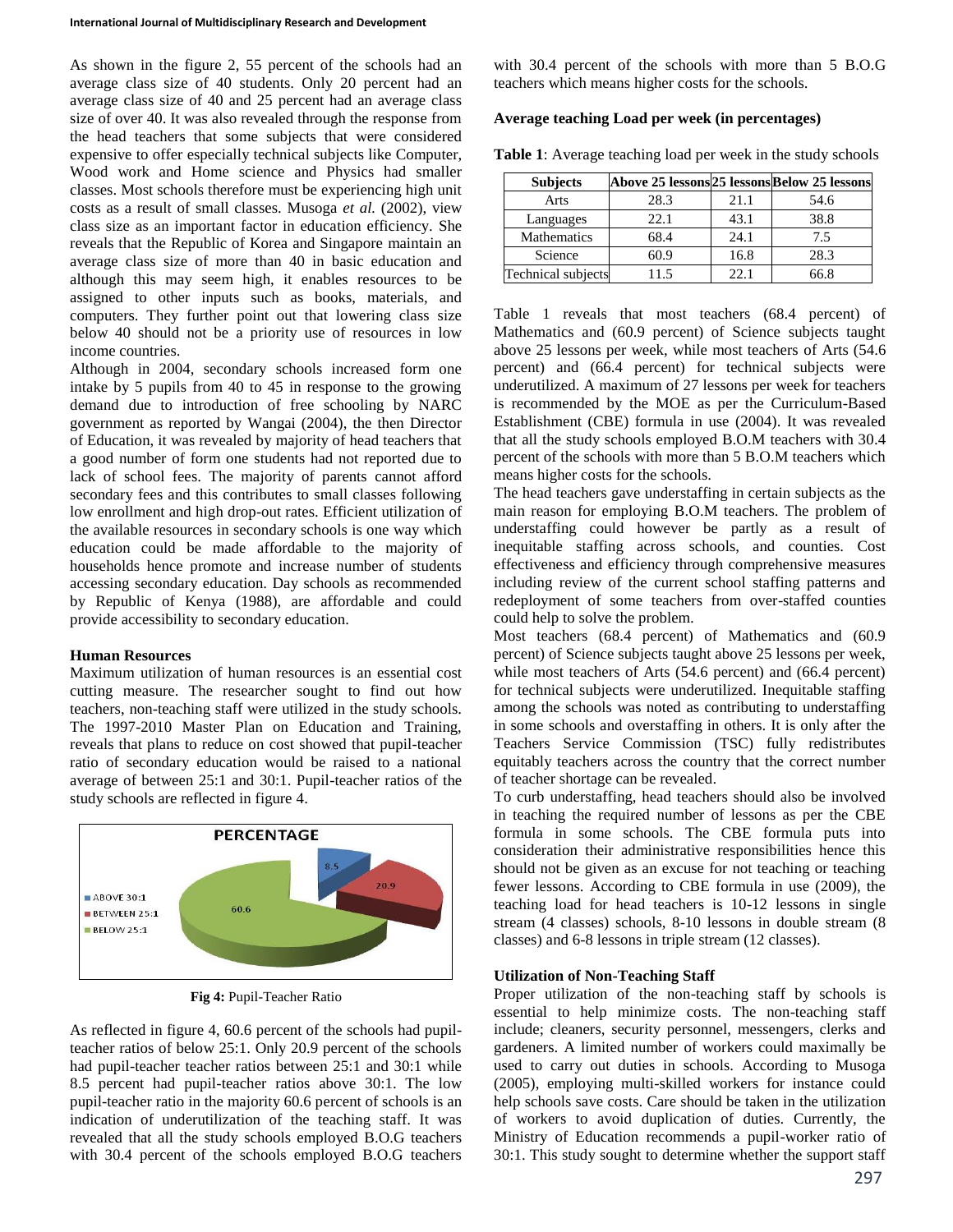in the schools was maximally utilized as a cost saving measure.

**Table 2:** Pupil-Worker Ratio

| <b>Pupil-Worker Ratio</b> | <b>Frequency</b> | <b>Percentage</b> |
|---------------------------|------------------|-------------------|
| Above $30:1$              |                  |                   |
| 30:1                      |                  |                   |
| Below 30:1                |                  |                   |

From the table 2 above, 12.5 percent of the schools had pupilworker ratio above 30:1, 25 percent of schools had pupilworker ratio of 30:1 and majority of schools 62.5 percent had pupil-worker ratio below 30:1. This shows majority (62.5 percent) of the schools had a low pupil-worker ratio, an indication that the workers were under-utilized. The majority of schools are therefore over-employing workers who then absorb a high proportion of school finances in terms of salaries.

The majority (62.5 percent) of the schools had a low pupilworker ratio, an indication that the workers were underutilized. The majority of schools are therefore over-employing workers who then absorb a high proportion of school finances in terms of salaries. The Ministry of Education gives guidelines on how to cost-effectively manage schools including the appropriate number of workers schools should employ while leaving the management of secondary schools including employment of workers to the Board of Governors. Therefore, schools should follow the MOE guidelines to overcome problem of over employment and underutilization of workers.

### **Student's involvement in performance of some duties in schools**

Involvement of students in performance of some duties in schools could help to cut costs.

In relation to this, Musoga (2005) pointed out that to lower operating costs of schools, chores like cleaning can be done by students.

Table 3: Head teachers' responses (%) on involvement of students in performance of some school duties

| <b>Duties</b>  | Yes | No- |
|----------------|-----|-----|
| Cleaning       | .00 |     |
| Fetching Water | 35  | 65  |
| Gardening      |     |     |

The researcher sought to determine involvement of students in performing some of the duties in schools as cost reduction measure. All head teachers (100 percent) revealed that students were involved in carrying out some duties such as cleaning and some cases fetching water. Asked why they involved students in carrying out some duties, 53.5 percent of the head teachers reported, to save on costs of employing extra staff. Another reason given by the majority of the head teachers (85.5 percent) for involving students in carrying out some duties in school was to make them responsible citizens.

All head teachers (100 percent) revealed that students were involved in carrying out some duties such as cleaning and some cases fetching water. Republic of Kenya (1993) [48], KESI workshop supported the idea of students being involved in carrying out non-specialized chores to reduce the number of support staff and hence reduce costs.

#### **Physical Resources**

The researcher focused on basic learning resources. Physical resources distinct of boarding schools were not included in the study. Basic learning resources are essential and their adequacy should be given a priority in order to enhance the quality of education in schools. However, in case of insufficiency, alternatives including improvisation and sharing could be used. Although these are cheaper ways of meeting learning needs, care has to be taken not to compromise the quality of education. The basic learning resource considered in this study included classroom, textbooks, laboratories and libraries. Information on availability and improvisation of physical resources, sharing of physical resources, repair and maintenance of facilities was sought.

**Table 4:** Responses on availability, adequacy and improvisation of physical resources (in percentage) from head teachers.

| <b>Physical facilities</b> | <b>Availability</b> | <b>Adequacy</b> | <b>Improvised</b> |
|----------------------------|---------------------|-----------------|-------------------|
|                            | Yes No              | Yes No          | Yes No            |
| Laboratories               | 69.5 30.5           | 28.72           | 29.5 60.5         |
| <b>Textbooks</b>           | 74.5 25.5           | 15.584.5        | 0.0 100.0         |
| Classrooms                 | 100.0 0.0           | 79.0 21.0       | 23.5 76.5         |
| Library                    | 27.5 72.5           | 18.5 81.5       | 68.5 31.5         |

Table 4 shows that although most of the schools had the necessary basic learning resources, they were not enough to support efficient learning. A number of schools therefore improvised some of the resources that were unavailable. From the responses. (39.5 percent) head teachers confirmed improvisation of laboratories. Majority of school had no libraries and improvised the available facilities as responded by (68.5 percent) head teachers. The head teachers' responses indicated that alternative rooms including rooms for practical subjects, the library and halls were used in cases of few classrooms and in other cases, rooms like classrooms were used to supplement the library. It was also revealed that the available resources like laboratories and libraries were poorly equipped in most of the schools.

**Table 5:** Responses on availability, adequacy and improvisation of physical resources (in percentage) From BOG and PTA chairpersons

| <b>Physical Facilities</b> | <b>Availability</b> | <b>Adequacy</b> | <b>Improvised</b> |
|----------------------------|---------------------|-----------------|-------------------|
|                            | YES NO              | YES NO          | YES NO            |
| Laboratories               | 70.5 29.5           | 25.5 74.5       | 40.5 59.5         |
| <b>Textbooks</b>           | 74.5 25.5           | 15.5 84.5       | 0.0 100.0         |
| Classroom                  | 100.0 0.0           | 80.0 20.0       | 22.0 78.0         |
| Library                    | 27.073.0            | 15.0 85.5       | 70.0 30.0         |

Table 5 shows that (40.5 percent) BOM and PTA chairpersons confirmed improvisation of laboratories. Majority of schools had no libraries and improvised the available facilities as responded by (70 percent) BOM and PTA chairpersons.

**Table 6:** Responses on availability, adequacy and improvisation of physical resources (in percentage) From Teachers

| <b>Physical Facilities</b> | <b>Availability</b> | <b>Adequacy</b> | <b>Improvised</b> |
|----------------------------|---------------------|-----------------|-------------------|
|                            | Yes No              | Yes No          | Yes No            |
| Laboratories               | 68.5 31.5           | 26.373.9        | 36.8 63.2         |
| <b>Textbooks</b>           | 73.7 26.3           | 15.8 84.2       | 0.0 100.0         |
| Classrooms                 | 100.00.0            | 78.9 21.1       | 21.178.9          |
| Librarv                    | 26.3 73.7           | 15.8 84.2       | 68.8 31.6         |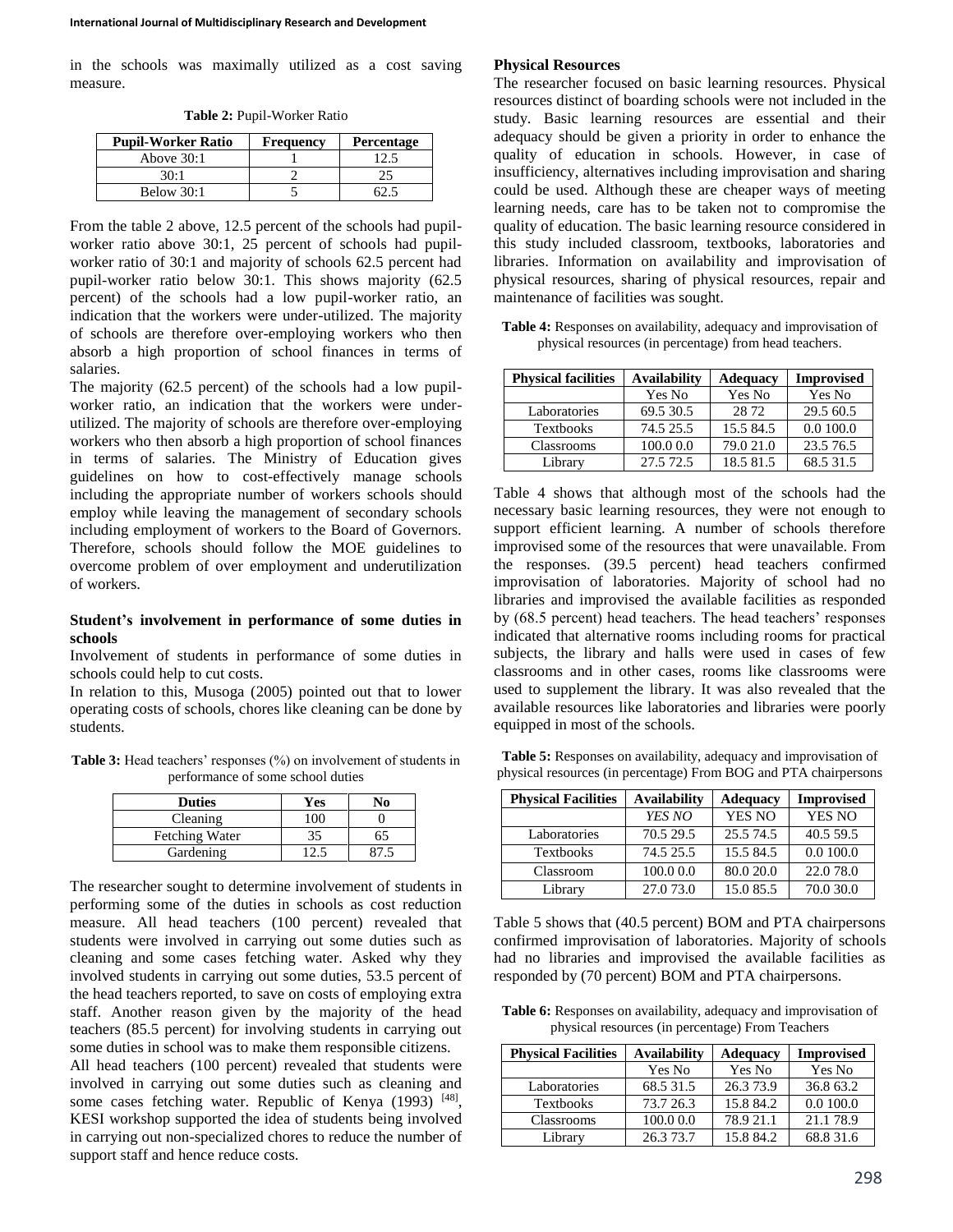Table 6 shows that although most of the schools had the necessary basic learning resources, they were not enough to support efficient learning. A number of schools therefore improvised some of the resources that were unavailable. From the responses. (36.8 percent) teachers confirmed improvisation of laboratories. Majority of schools had no libraries and improvised the available facilities as responded by (68.4) percent teachers.

## **Sharing of Physical Resources**

Cost reductions in schools could be made possible by sharing facilities to supplement the lacking ones. Heymann (1994), gives sharing of common facilities across different institutions such as libraries and laboratories as one way of more efficient use of current resources. This study therefore sought to establish whether the schools shared facilities within the school and with other schools as a cost saving measure. It was revealed that the physical resources mostly shared included laboratories and laboratory equipment, textbooks, computers, wells, playground and school buses

|                                             | Responses % |                |
|---------------------------------------------|-------------|----------------|
| <b>Facilities</b>                           | Yes         | N <sub>0</sub> |
| Laboratories (Sharing within school)        | 69.5        | 30.5           |
| Textbooks (sharing within school)           | 100.0       | 0.0            |
| Laboratory (Chemicals and equipment's)      | 31.5        | 68.5           |
| Laboratories (sharing within school)        | 26.5        | 73.5           |
| Other facilities e.g. computers, school bus | 67.5        | 22.5           |

**Table 7:** Head teacher's responses on sharing of physical facilities

From the table 7, the majority of the head teachers (69.5 percent) revealed that their schools shared l zaboratories.

According to the head teachers, one or two laboratories were utilized to cater for the three science subjects, Biology, Chemistry and Physics in their schools. In other cases laboratories and laboratory equipment were shared with other schools. It was found that from the head teacher's responses (31.5) percent, shared laboratory equipment with other schools. The sharing was attributed to lack and inadequate laboratories and laboratory equipment by the majority of the respondents. It was also revealed from the responses from head teachers (67.5 percent), that computers, wells, playgrounds and school buses were among other physical resources shared with other schools. Sharing of physical resources with other schools was supported by 84.5 percent (head teachers) while 15.5 percent did not support.

Most of the respondents who supported sharing of resources said it was because some schools especially upcoming ones were unable to afford some resources because they were costly and sharing would help students in needy schools access quality education. It would also help improve cordial relationships among schools. Few of the respondents who did not support sharing of physical resources argued that schools should be self-sustaining and sharing was inconveniencing

**Table 8:** Sharing of physical facilities –BOM and PTA chairpersons responses

| <b>Facilities</b>                          | <b>Responses</b> % |                |
|--------------------------------------------|--------------------|----------------|
|                                            | Yes                | N <sub>0</sub> |
| Laboratories (Sharing within school)       | 68.4               | 31.6           |
| Textbooks (sharing within school)          | 100                | 0.0            |
| Laboratory (Chemicals and equipments       | 28.5               | 71.5           |
| Laboratories (sharing within school)       | 32                 | 68             |
| Other facilities e.g computers, school bus | 70.5               | 29.5           |

From the table 8, BOGM and PTA chairpersons' (68.4 percent) revealed that their schools shared laboratories. According to the BOM and PTA chairpersons one or two laboratories were utilized to cater for the three science subjects, Biology, Chemistry and Physics in their schools. In other cases laboratories and laboratory equipment were shared with other schools. It was found that from the BOM and PTA chairperson (28.5 percent) shared laboratory equipment with other schools. The sharing was attributed to lack and inadequate laboratories and laboratory equipment by the majority of the respondents.

It was also revealed from the responses from BOM and PTA chairpersons (70.5 percent) that computers, wells, playgrounds and school buses were among other physical resources shared with other schools. Sharing of physical resources with other schools was supported by (74.5 percent) BOM and PTA chairpersons supported while 25.5 percent did not support.

**Table 9:** Sharing of physical facilities-teachers' responses

| <b>Facilities</b>                           | Responses % |                |
|---------------------------------------------|-------------|----------------|
|                                             | Yes         | N <sub>0</sub> |
| Laboratories (Sharing within school)        | 76.7        | 23.3           |
| Textbooks (sharing within school)           | 100.0       | 0.0            |
| Laboratory (Chemicals and equipments        | 36.8        | 63.2           |
| Laboratories (sharing within school)        | 32.6        | 67.4           |
| Other facilities e.g. computers, school bus | 65.2        | 34.8           |

Table 9 shows that the majority of teachers (76.7 percent) revealed that their schools shared laboratories. According to the teachers, one or two laboratories were utilized to cater for the three science subjects, Biology, Chemistry and Physics in their schools. In other cases laboratories and laboratory equipment were shared with other schools. It was found that from the teachers 36.8 percent shared laboratory equipment with other schools. The sharing was attributed to lack and inadequate laboratories and laboratory equipment by the majority of the respondents.

It was also revealed from the responses from teachers (65.2 percent) that computers, wells, playgrounds and school buses were among other physical resources shared with other schools. Sharing of physical resources with other schools was supported by 83.5 percent teachers.

Cost reductions in schools could be made possible by sharing facilities to supplement the lacking ones. Heymann (1994), gives sharing of common facilities across different institutions such as libraries and laboratories as one way of more efficient use of current resources.

It was also revealed from the responses from head teachers (67.5 percent), that computers, wells, playgrounds and school buses were among other physical resources shared with other schools. Sharing of physical resources with other schools was supported by 84.5 percent (head teachers) while 15.5 percent did not support. Most of the respondents who supported sharing of resources said it was because some schools especially upcoming ones were unable to afford some resources because they were costly and sharing would help students in needy schools access quality education. It would also help improve cordial relationships among schools. Few of the respondents who did not support sharing of physical resources argued that schools should be self-sustaining and sharing was inconveniencing.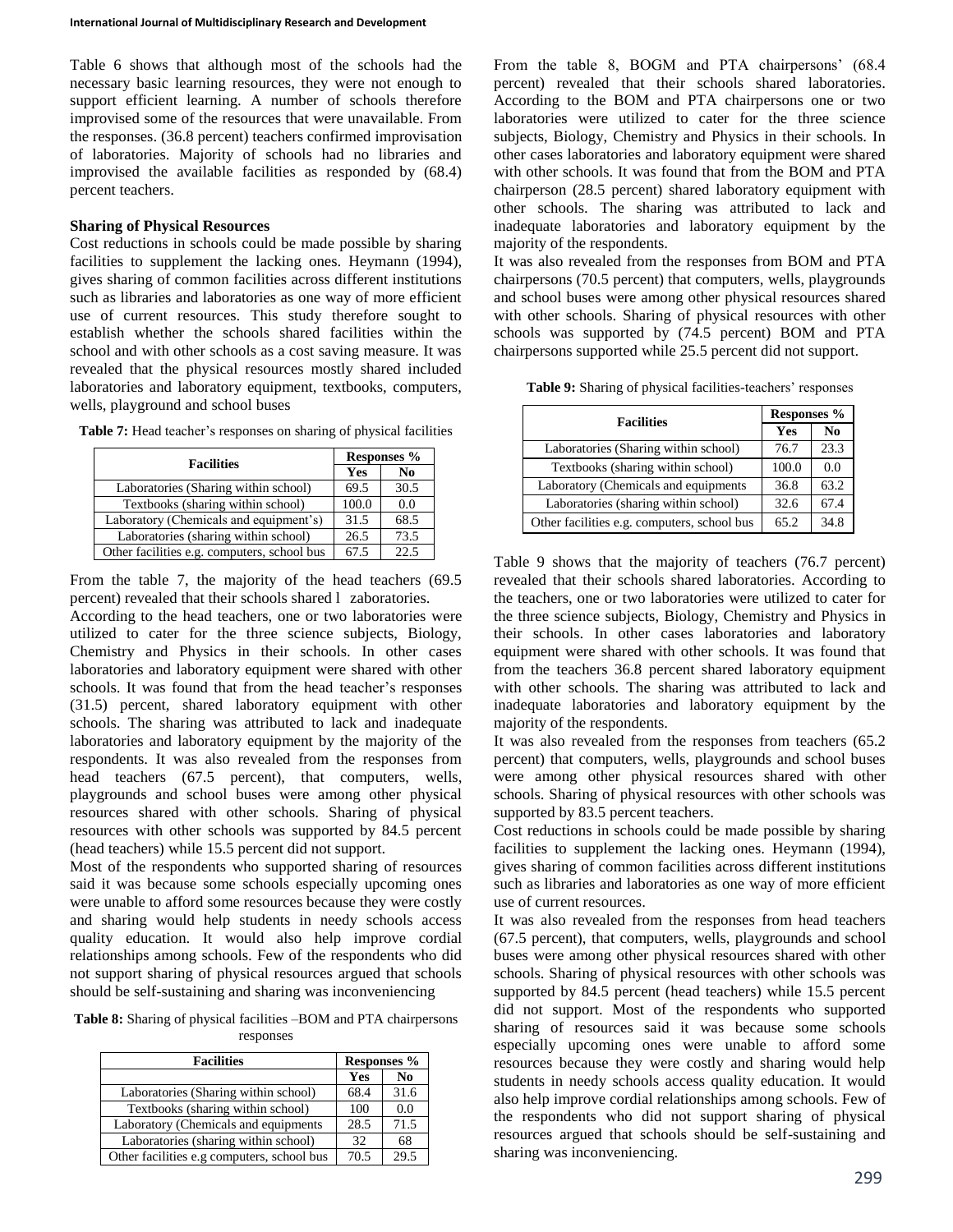# **Regular repair and maintenance of facilities**

Musoga (2005) maintains that regular repairs and maintenance of facilities to an extend saves on costs of purchasing new ones. Muya (1993) [48] quoted Samuel Kibe the then secretary of the Kenya Secondary Schools Heads Association (KESSHA) as having said that in some cases, the maintenance of buildings was neglected for too long which led to expensive repairs when it was almost late to save anything. He urged for regular maintenance to avoid such situations. The researcher sought to find out how often facilities were repaired and maintained in the study schools.



**Fig 5:** Repair and maintenance of facilities –Head teachers' responses

From figure 5 on the head teachers' responses (55 percent) of the schools carried out regular repairs and maintenance of facilities, 5 percent of the head teachers confirmed sometimes, while 22 percent revealed when funds are available. Repair and maintenance of facilities in most schools was determined by availability of funds.



**Fig 6:** Head teacher' and BOM/PTAs' chairpersons responses on repair and maintenance of facilities

From the figures 6, the BOM/PTA chairpersons responded that 62.5 percent of the schools carried out regular repairs and maintenance of facilities, 5 percent BOM/PTA responded sometimes while 25.5 percent BOG/PTA chairpersons when funds are available. Repair and maintenance of facilities in most schools was determined by availability of funds. Musoga (2005) maintains that regular repairs and maintenance of facilities to an extend saves on costs of purchasing new ones. Muya (1993)<sup>[48]</sup> quoted Samuel Kibe the then secretary of the Kenya Secondary Schools Heads Association (KESSHA) as having said that in some cases, the maintenance of buildings was neglected for too long which led to expensive repairs when it was almost late to save anything. He urged for regular maintenance to avoid such situations.

### **Financial Resources**

Finance is a core resource which should be efficiently managed by schools. Njoka (1994) called for proper management of school funds to ease the financial burden placed on parents. This study information was sought on records of account, attendance of financial management courses by head teachers, qualification of the accounts officers, audit inspection, income generating activities, purchase of commodities and savings. Finance is a core resource which should be efficiently managed by schools. Njoka (1994) called for proper management of school funds to ease the financial burden placed on parents.

### **Income Generating Activities**

The researcher therefore sought to establish whether the study schools had income generating activities. The head teachers and BOM and PTA chairpersons were sampled.

| <b>Table 9:</b> Head teachers' response on the existence of income |                       |  |
|--------------------------------------------------------------------|-----------------------|--|
|                                                                    | generating activities |  |

| <b>Response</b> | Frequency | Percentage |
|-----------------|-----------|------------|
| Yes             |           |            |
|                 |           |            |
| No response     |           |            |

From table 9, 62.5 percent of the head teachers agreed that there were income generating activities in their schools. On the other hand 25 percent of the head teachers stated that there was no income generating activities while 12.5 percent of the head teachers gave no response.

Most of the respondents gave farming as the most commonly practiced income generating activity especially maize cultivation and vegetable farming. Hiring of school facilities did not come out as an income generating activity; and only 6.5 percent of the head teachers gave hire of school bus and school halls as an income generating activity. A few (9.5 percent) head teachers reported getting income from rental houses. Most of the school lacked proper records, making it difficult to ascertain the viability of the projects. Inadequate funds and lack of qualified manpower were cited as shortcomings in the management of income generating activities in most of the schools.

**Table 10:** BOG and PTA chairpersons' responses on the existence of income generating activities

| <b>Response</b> | <b>Frequency</b> | <b>Percentage</b> |
|-----------------|------------------|-------------------|
| Yes             |                  | 68.75             |
| Nο              |                  | 25.0              |
| No Response     |                  |                   |

From table 10, 68.75 percent (BOG and PTA chairpersons) agreed that there were income generating activities in their schools. On the other hand 25 percent (BOG and PTA chairpersons) stated that there was no income generating activities while 6.25 percent (BOG and PTA chairpersons) gave no response. A few (12.5 percent) BOG and PTA chairpersons reported getting income from rental houses. Most of the schools lacked proper records, making it difficult to ascertain the viability of the projects. Inadequate funds and lack of qualified manpower were cited as shortcomings in the management of income generating activities in most of the schools.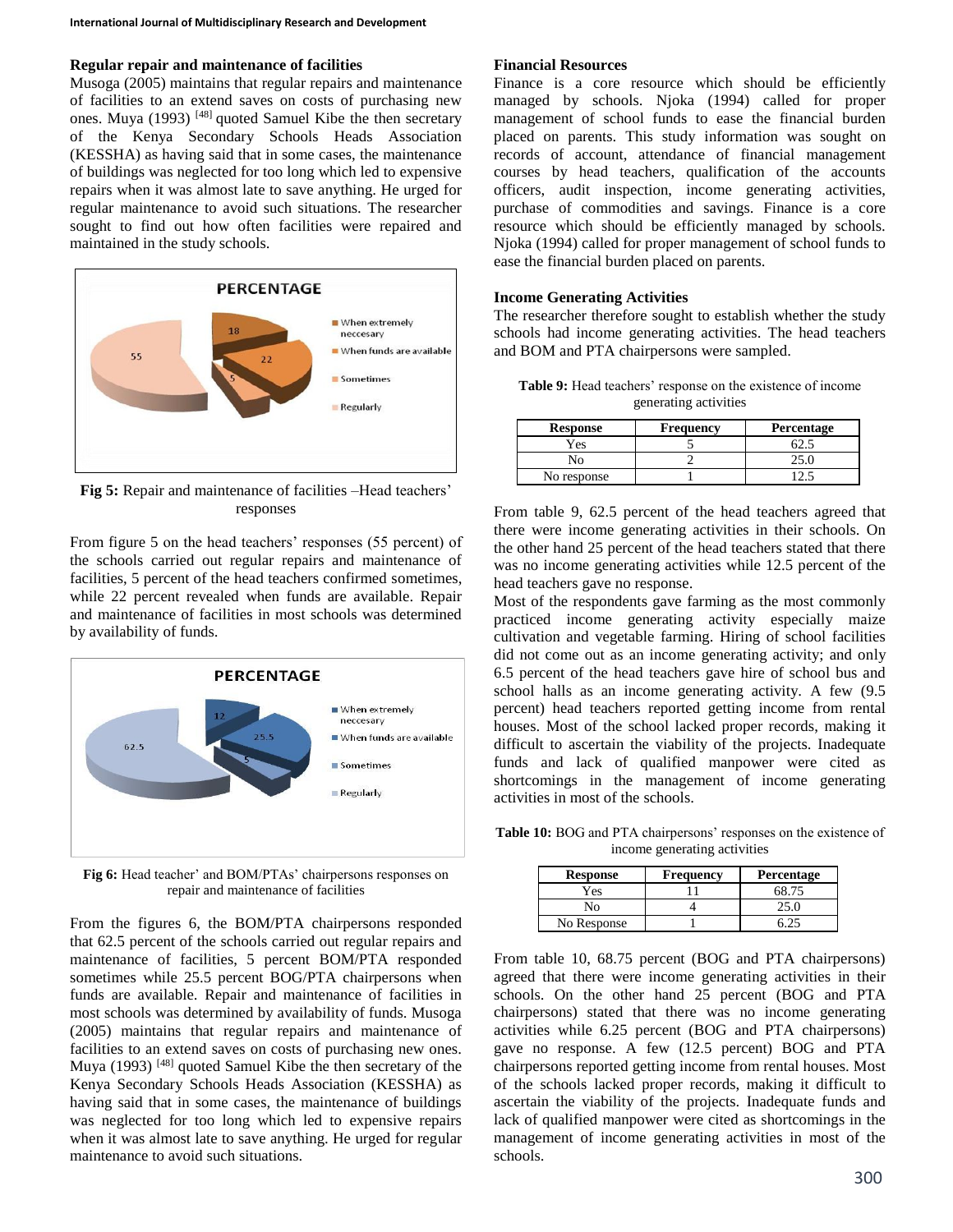Income generating activities are an essential supplementary source of income for schools. As observed by Muya (1994), while most schools charged exorbitant fees beyond the Ministry guidelines, some schools like Mang'u High School managed to keep their fees low by subsidizing through extensive farming. Muya (1993)<sup>[48]</sup> on the other hand reported that Joseph Kamotho, the then Minister for Education criticized schools for failing to use the resources they had at their disposal to offset their expenses. Kamotho specifically cited Lenana and Nairobi schools which had over 200 acres of land in premier areas of the city but did not use it commercially either through farming or putting up houses to let.

## **Purchases**

Republic of Kenya (1993) [48], at a KESI workshop it was pointed out that schools should purchase their supplies in bulk from the least expensive sources as a measure towards cost saving. Tendering procedures should be flexible to facilitate purchases from less expensive sources, particularly during harvest time when foodstuffs are reasonably cheap. This study therefore sought to find out whether purchases in the study schools were made in bulk for commodities that required this.

Table 11: Bulk buying in schools

| <b>Response</b>   | <b>Frequency</b> | <b>Percentage</b> |
|-------------------|------------------|-------------------|
| In Bulk           |                  |                   |
| Sometimes In Bulk |                  |                   |
| No Bulk Buying    |                  |                   |

From table 11, only 25 percent of the schools reported making purchases in bulk, 50 percent purchased in bulk sometimes and 25 percent did not purchase in bulk. The head teachers gave limitation of funds as the main reason for inability to make purchases in bulk. Majority of head teachers reported purchasing their supplies from the least expensive sources. It was however revealed that although most of the study schools had tendering committees, some were not functioning and the responsibility of procurement of goods and services was left to the head teachers.

Republic of Kenya (1993) <sup>[48]</sup>, at a KESI workshop it was pointed out that schools should purchase their supplies in bulk from the least expensive sources as a measure towards cost saving. Tendering procedures should be flexible to facilitate purchases from less expensive sources, particularly during harvest time when foodstuffs are reasonably cheap. This study therefore sought to find out whether purchases in the study schools were made in bulk for commodities that required this.

## **Time Resource**

Efficient utilization of time including punctuality and maximum use is an essential cost reduction measure. This study sought to establish how time was managed in the study schools by teachers, non-teaching staff and students and also time on completion of school projects

Table 12: Head teachers' responses on time management by teachers, non-teachings staff and students in percentages

| <b>School members</b> | Very good | Good | Average |
|-----------------------|-----------|------|---------|
| Teaching staff        | 10.5      | 80.5 | 9.0     |
| Non-Teaching staff    | 2.5       | 78.5 | 19.0    |
| <b>Students</b>       |           | 62.5 | 25.0    |

From the table 12, most of the head teachers rated teaching staff, non-teachings staff and students above average in time management. However, very few were rated outstanding time managers in which each case only 10.5 percent teachers and 12.5 percent students were rated very good time managers according to the head teacher's responses. Time management is a problem in many schools and this cost a lot to the schools. Lateness and time wastage are common practices. Efficient utilization of teaching/learning time would enhance good performance in national examinations and minimize wastage especially on duo-phenomena problems of repetition and dropping out which are costly.

**Table 13:** Teachers responses on time management by Teachers, Non-teaching staff and students

| <b>School members</b> | Very good | Good  | Average |
|-----------------------|-----------|-------|---------|
| <b>Teaching Staff</b> | 20.31     | 57.81 | 21.88   |
| Non-Teaching staff    | 9.0       | 71.7  | 28.3    |
| <b>Students</b>       | 15.8      | 57 Q  | 26.3    |

Table 13, according to the teachers responses, 20.31 percent teachers and 15.8 percent students were rated very good time managers. Time management is a problem in many schools and this cost a lot to the schools. Lateness and time wastage are common practices. Efficient utilization of teaching/learning time would enhance good performance in national examinations and minimize wastage especially on duo-phenomena problems of repetition and dropping out which are costly.

# **Completion of school development projects**

Completion of development projects on time is important because delay may result to schools spending more money as a result of rise in prices.



**Fig 7:** Head teachers' responses on completion of school development projects

Asked whether they completed projects on time, only 11.5 percent of the head teachers reported completing projects on time while 38.5 percent of the head teachers reported completing development projects sometimes on time, and 50 percent of the head teachers reported not completing the projects on time.

# **6. Summary of the Research Findings and Recommendations**

Study findings based on the results is as presented below:

i) 55 percent of the study schools had class size of below 40. This is a clear indicator that the schools could have high unit cost.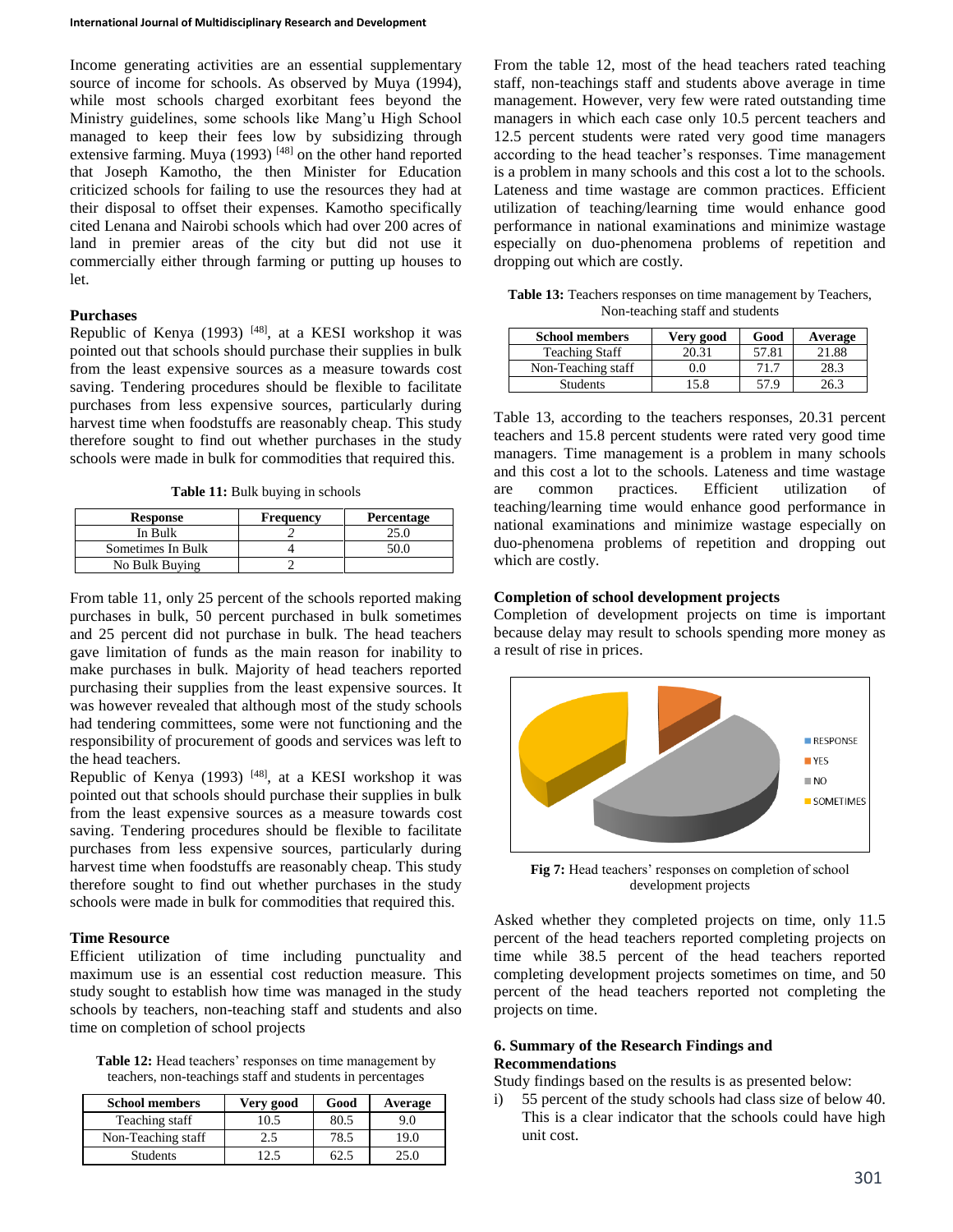- ii) Majority of schools (60.6 percent) had a pupil-teacher ratio below 25:1 and pupil-worker ratio (62.5 percent) was below 30:1. A number of teachers, most of mathematics (68.4 percent) had more teaching load of lessons above 25 as compared to teachers of humanities and technical subjects who had low teaching load.
- iii) Most of the schools shared the available physical resources or improvised them. Majority of the head teachers 69.5 per cent revealed that their schools shared laboratories.
- iv) Records of accounts in the majority of schools were not up to date including books of accounts posting to the ledger and trial balance. Records on expenditure lacked details on specific items money was spent on.
- v) Majority of schools (55 percent) carried out regular repairs and maintenance of facilities according to the head teachers 22 percent of head teachers said that repairs and maintenance are carried out when funds are available.
- vi) Majority of head teachers (88 percent) had attended financial management courses however very few (40.5 percent) had current information on financial management.
- vii) Audit inspections were not regularly carried out and audit reports in many cases took too long to reach schools thereby delaying any corrective measures to be taken by schools
- viii)Most schools (68.75 percent) according to BOM and PTA chairpersons had income generating activities mostly farming. However, there were no proper records kept, making it difficult to ascertain the viability of the projects in the majority of schools.
- ix) Very few schools (25 percent) made purchase in bulk. Inadequate funds were reported by the head teachers as reason for not purchasing in bulk.
- x) Tendering committees in some of the school were not functioning and the responsibility of procurement of goods and services was left to the head teachers.
- xi) On time resource, development projects were not completed on time, repairs and maintenance of facilities was delayed. This causes increased costs due to increase of prices of some building materials. Few head teachers (11.5%). reported completing projects on time while 38.5 per cent reported completing development projects on time while 50 per cent reported not completing the projects on time.

# **7. Recommendations**

- i) Redeployment of teaching staff should be done to overcome problem of underutilization to schools where their services are required. This will relieve understaffed school extra costs incurred in employing BOG teachers.
- ii) Regular inspections by the inspectorate should be carried out to ensure smooth teaching staff work efficiently
- iii) Sharing of facilities amongst schools should be encouraged as a cost reduction measure. Sensitization on importance of sharing facilities should be done on both primary and secondary schools.
- iv) Stiff penalties on careless use, damage and wastage of facilities should be imposed on students. This minimizes costs incurred in repair and purchases of new facilities for replacement.
- v) Income generating activities in schools should be

encouraged and managed by qualified personnel. Proper records should also be maintained.

- vi) Regular auditing in schools should be done for efficient financial management. Head teachers should ensure that records of accounts are clear and were updated.
- vii) Available resources should be efficiently utilized to help make secondary education affordable and accessible to majority of people. For instance, schools with small classes should increase class size to at least 40 for maximum utilization of resources and low unit costs.

# **7. References**

- 1. Abagi O, Odipo G. Efficiency of Primary Education in Kenya, Discussion, Nairobi, 1997.
- 2. Ayot HO, Briggs H. Economics of Education, Nairobi: ERAP
- 3. Bernavot A. The Diversification of Secondary Education: School Curricula in Comparative Perspective. Geneva: UNESCO International Bureau of Education, 2006.
- 4. Blaug M. An Introduction to the Economics of Education, London: The Penguin Press, 1970.
- 5. Bray M. Financing Education in Developing Asia: Themes, Tensions and Policies. International Journal of Education Research. 1998; 29(7):627-642.
- 6. Bray M. The Cost of Financing Education: Trends and Policy Implications. Hong Kong: Comparative Education Research Centre, the University of Hong Kong and Manila, and Asian Development Bank, 2002.
- 7. Bregman S, Stallmeister S. Secondary Education in Africa: Strategies for Renewal Africa Region Human Development. Working Paper Series. Washington DC. Development Sector Africa Region, the World Bank. Retrieved, 2002-2011 from Http//www.worldbank.org/afr/seia. Central Bureau of Statistics. Kenya Facts and Figures. Nairobi: Government Printer, 2005.
- 8. Central Bureau of Statistics, Statistical Abstract 2006. Nairobi: Government Printer, 2006.
- 9. Central Bureau of Statistics, Statistical Abstract 2007. Nairobi: Government Printer, 2007.
- 10. Central Bureau of Statistics, Statistical Abstract 2008. Nairobi: Government Printer, 2008.
- 11. Central Bureau of Statistics, Statistical Abstract 2009. Nairobi: Government Printer, 2009.
- 12. Central Bureau of Statistics, Statistical Abstract 2010. Nairobi: Government Printer, 2010.
- 13. Cumming EC. Studies in Educational Costs. Edinburg: Scottish Academic Press, 1971.
- 14. Fuller B, Elmore RF, Orfield, G. (Eds). Who Chooses? Who Loses?, 1996.
- 15. Culture institutions and the Unequal Effects of School Choice. New York; Teachers College Press.
- 16. Gay L. Educational Research Competencies for Analysis and Application. 4<sup>th</sup> Edition, New York: Macmillan, 1992.
- 17. Gendt R. Tools for the Improvement of School Management, 1974*.*
- 18. UNESCO. Government of Kenya *Printed Estimates:* Government Printer, 2000, 2001, 2002, 2003, 2004).
- 19. Government of Kenya. Education Sector Review and Development. Nairobi; Government Printer, 2003a.
- 20. Government of Kenya. Economic Recovery Strategy for